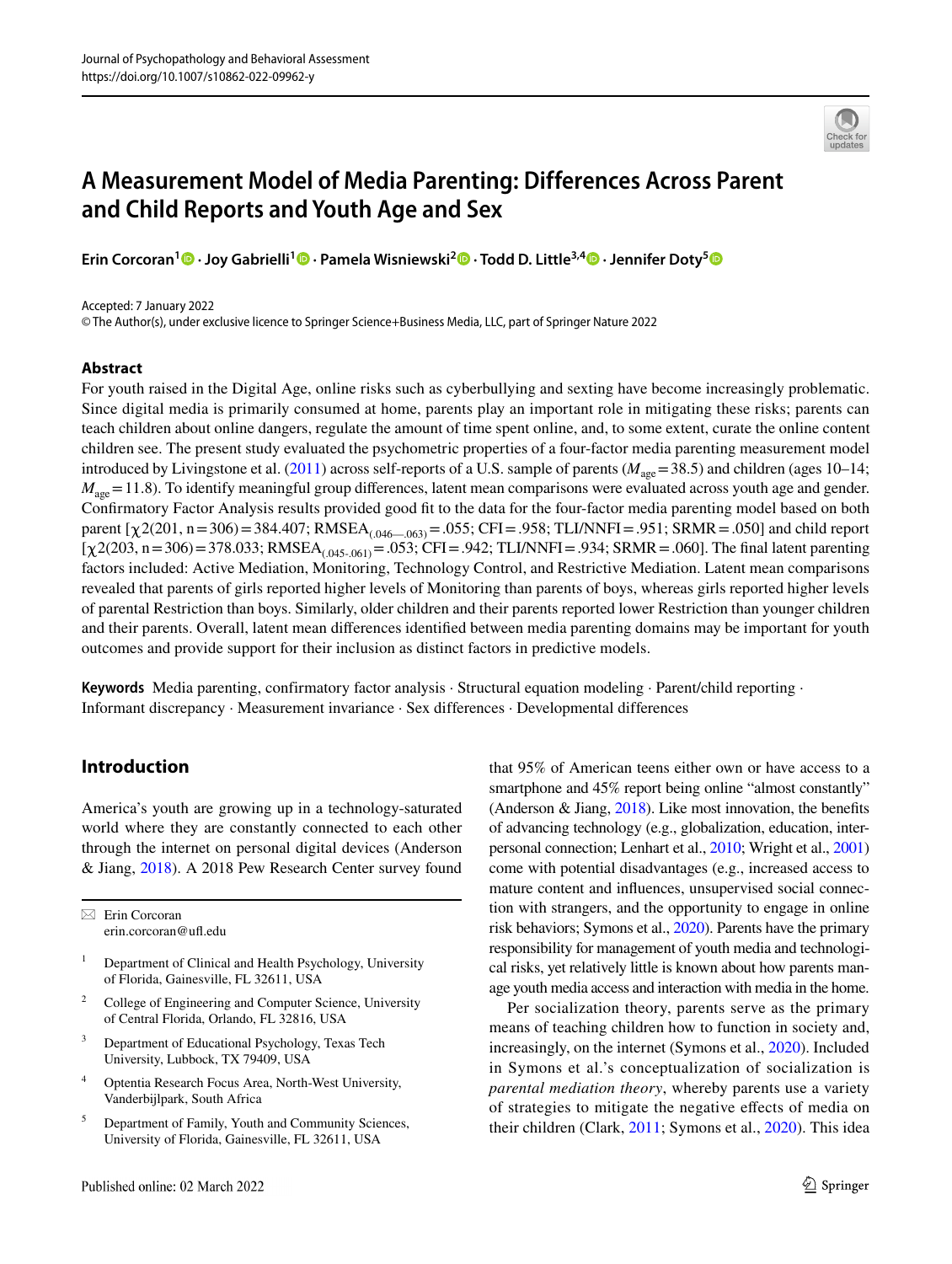became particularly prominent with regards to traditional media use (Clark, [2011](#page-13-1); Dorr et al., [1989;](#page-13-2) Lin & Atkin, [1989](#page-13-3); Valkenburg et al., [1999](#page-14-3)) and typically includes components of the following fve domains: 1) Active Mediation (i.e., discussing media content with children); 2) Restrictive Mediation (i.e., setting rules and restrictions on what media can be consumed, for how long, and/or where); 3) Co-viewing or Co-using (i.e., joint participation in a media activity, such as watching TV together); 4) Monitoring (i.e., checking on children's media use, either overtly or covertly, after use); and 5) Technology Control (i.e., using technology to limit media time or content; e.g., Valkenburg et al., [1999](#page-14-3)).

While emerging research suggests that media parenting is important for youth outcomes, relatively little work has been done to provide psychometric support for the constructs listed above. We also lack consensus on who should be reporting on media parenting behaviors; do parents or children provide more accurate and meaningful interpretation? Moreover, evidence suggests media parenting changes as youth age, as is developmentally appropriate (Padilla-Walker et al., [2012](#page-14-4)). Research on general parenting has identifed diferences in parenting behaviors based on child gender, but there is less clarity on whether that applies to media parenting (Morawska, [2020\)](#page-14-5). Additional work is needed to determine the invariance of these constructs across developmental transitions and gender. Subsequently, the present manuscript focuses on assessment of media parenting measurement model ft based on parent and child report as well as invariance across child age (younger vs older) and gender.

## **Research Foundations of Media Parenting**

Alongside the rise of television and personalized media devices in the home came the need to distinguish between general and media-specifc parenting practices. Despite conceptual similarities and a strong statistical relationship, media parenting and general parenting behaviors are distinct (Eastin et al., [2006](#page-13-4); Sanders et al., [2016](#page-14-6); Tanski et al., [2010\)](#page-14-7); parents who are adept at general adaptive parenting are not always able to translate such practices to technology-based parenting. That said, features of the parent–child relationship (e.g., warmth) have been argued to establish the context for media-specifc parenting behaviors and may be more important than the parenting practices themselves in deterring online risks like cyberbullying (Elsaesser et al., [2017\)](#page-13-5). These fndings underscore the idea that general adaptive parenting is associated with media parenting but may exert diferential infuence on youth media behaviors.

Research has established media parenting, separate from general parenting, as an important intervening factor on youth risk behavior; parental mediation of media use has been associated with decreased alcohol and marijuana con-sumption (Cox et al., [2018\)](#page-13-6), aggression (Nathanson, [1999](#page-14-8); Padilla-Walker et al., [2020\)](#page-14-9), risky sexual behavior (Bersamin et al., [2008](#page-12-1)), cyberbullying perpetration (Elsaesser et al., [2017](#page-13-5)), cyberbullying victimization (Elsaesser et al., [2017\)](#page-13-5), and other risk behaviors. For example, a 2019 metanalysis (Chen & Shi, [2019](#page-13-7)) found that Restrictive Mediation was related to decreased screen time, while Active Mediation and Co-viewing were most efectively employed for reducing risk behavior. This holds with the idea that children are more able to resist negative media efects when they have developed skills to critically engage with the material (Warren et al., [2002](#page-14-10)).

Although most traditional parental media mediation behaviors still have obvious application with personalized media devices, the changing media landscape warrants reevaluation of the original media parenting scales that were primarily focused on media such as traditional television and movie content. For example, parents Co-use/Co-view traditional media, such as television, much more frequently than video games or individual devices like smartphones or tablets (Livingstone & Helsper, [2008\)](#page-14-11). Given that youth are spending increasing time with streamed media content (Rideout & Robb, [2019\)](#page-14-12), parenting within internet-based contexts seems to be rising in importance. Despite growing literature on the various media parenting domains, research is still in its nascent phases for evaluation of the validity and reliability of measures, particularly with regards to modern media contexts and technology.

#### **Psychometric Properties of Media Parenting Measures**

Bybee et al. [\(1982](#page-13-8)) frst discussed the psychometric properties of a media parenting scale in the context of television use, using Principal Components Analysis to identify three parenting domains: Restrictive Guidance (i.e., restrictions on amount and content of media viewed), Evaluative Guidance (i.e., parenting behaviors aimed at helping the child "evaluate the meaning, morality and characterization of television programs"), and Unfocused Guidance (i.e., watching television with the child, encouraging certain programs, and talking about the content). In the decades that followed, multiple research groups (e.g., Valkenburg et al., [1999;](#page-14-3) Austin et al., [1993](#page-12-2); Dorr et al., [1989;](#page-13-2) Van den Voort et al., [1992\)](#page-14-13) across fields (e.g., communications, psychology, public health, and marketing) have undertaken research on the topic. In the process, additional/alternative domains such as Active Mediation (i.e., active discussion of television content), Coviewing (i.e., watching media together with children), and Instructive Mediation (i.e., discussing, explaining, and teaching around television content) emerged, with often overlapping component behaviors or themes. For this and other reasons, a shared understanding of the term "mediation" and the domains within is lacking (Nathanson, [2001](#page-14-14)). Nathanson ([2001\)](#page-14-14) endeavored to synthesize the extant research, identifying Active Mediation, Restriction, and Co-viewing as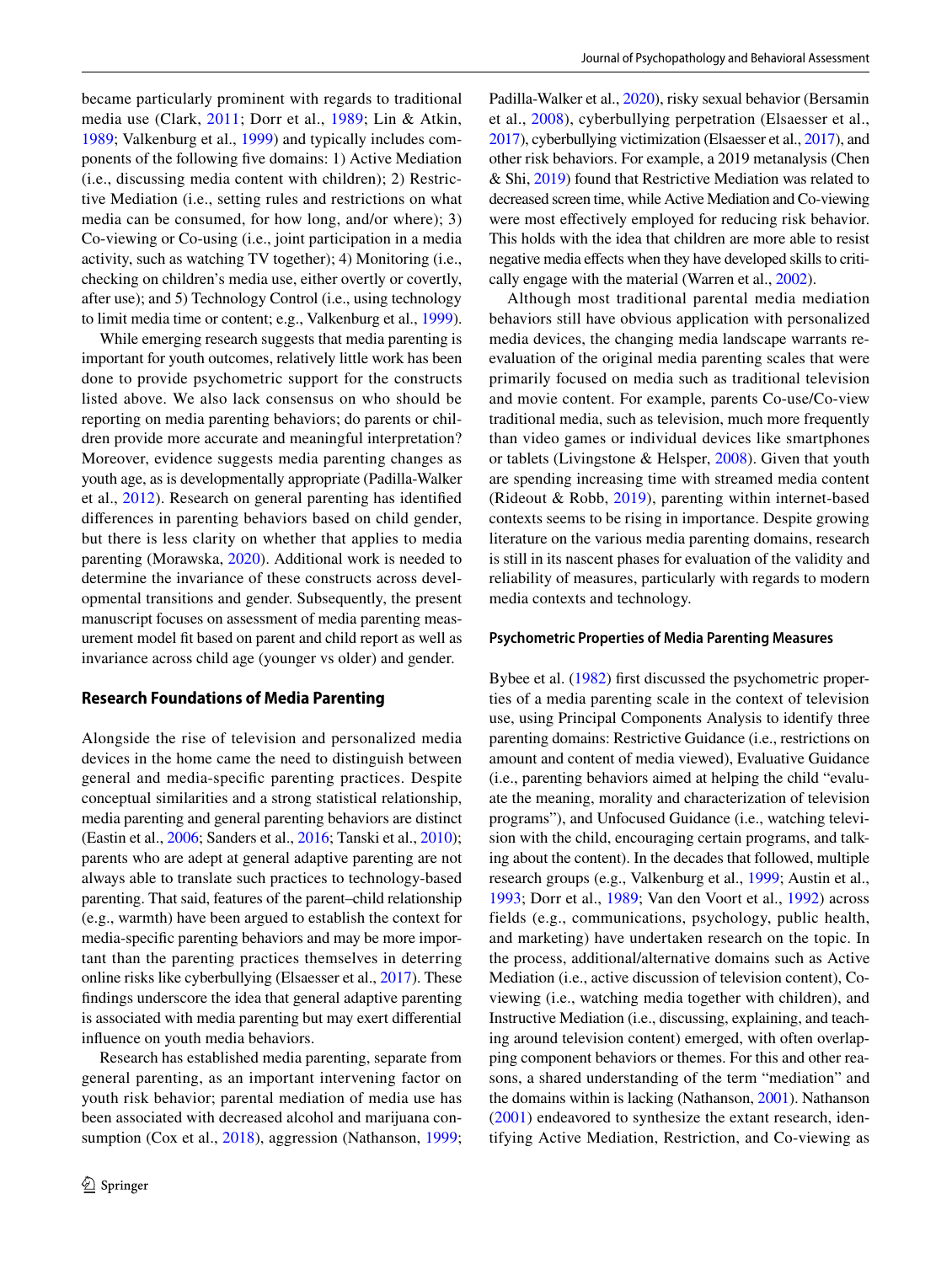three primary media parenting domains. Active Mediation encompasses behaviors described in Instructive Mediation and Evaluative Guidance above and is marked by engagement with youth about media, with the goal of building their ability to assess media independently and decrease susceptibility to mature content. Although Active Mediation often occurs while parents Co-view content with their children, it is not necessary for Co-viewing and is thus distinct. Examples of Active Mediation might include explaining why a character got sick when drinking alcohol; Restrictive Mediation might include setting a rule in the home that the television cannot be used after 9 in the evening; Co-viewing might be employed by watching a television show with the child. This three-dimensional classifcation predominates today.

While providing a valuable framework, limitations exist in the use of television-specifc domains for new digital/ social media. Traditional media, or broadcast media, is typically created by a production company or otherwise external source and consumed passively. Conversely, new digital/social media is both passively consumed and actively engaged with, as individuals can create their own content and consume the content of peers and companies alike (Chassiakos et al., [2016\)](#page-13-9). If considered in the context of social learning theory (Bandura, [1986](#page-12-3)), this has implications for how the content is processed; for example, peer content will likely be interpreted and internalized differently than content that is industry-derived and then broadcast. Accordingly, Eastin et al. [\(2006](#page-13-4)) adapted Valkenburg et al.'s ([1999\)](#page-14-3) media parenting domains to be more applicable to modern technology, adding Technological Mediation to account for the use of tracking software to monitor internet use (per Greenberg et al., [2001](#page-13-10)). Livingstone et al. ([2011\)](#page-14-0) also assessed technical mediation in addition to previously defned domains (e.g., Active Mediation of child's internet use, Active Mediation of child's internet safety, Monitoring, Restriction), aiming to capture parenting behaviors specifc to modern media and technology. A subset of these domains and items were used in the present study.

Despite laying conceptual groundwork, research on the topic of parental mediation broadly lacks psychometric support; a 2013 metanalysis of studies on media parenting found that only 20.7% of studies provided information on the psychometrics of outcome and exposure measures (Jago et al., [2013\)](#page-13-11). In order to address this gap, researchers have more recently employed structural equation modeling techniques, thus enabling assessment of model ft and structure. Nikken and Jansz [\(2014](#page-14-15)) identified a five-factor media parenting model with youth aged  $2 - 12$  years including Co-use, Active Mediation, Restrictive Mediation, Supervision, and Technical Safety Guidance, with the latter two domains more specifc to modern media. Ho et al. [\(2019\)](#page-13-12) tested a four-factor model of parental mediation specifc to social media including Active, Restrictive, Non-intrusive Inspection, and Authoritarian Surveillance. Model ft for these constructs were acceptable and promising for the forward progression of a media parenting construct. That being said, Ho et al.'s [\(2019\)](#page-13-12) work is focused on social media rather than media on the whole, and Nikken and Jansz's ([2014](#page-14-15)) fndings are almost a decade old and focused on a younger population rather than adolescents who use online media more heavily. Both are centered on populations in their respective countries (Singapore and Denmark). Thus, although suggestive of reliable domains, these fndings highlight the need for confrmation of a reliable media parenting measure that is applicable to the changing media landscape in the United States. These fndings also underscore the question others have asked of whether previously established domains are relevant, or if we should be developing a new construct rather than modifying an existing construct (e.g., Eastin et al., [2006;](#page-13-4) Nikken & Jansz, [2003](#page-14-16)). The present study addresses these questions by testing a measurement model of media parenting behaviors, adapted from those of Livingstone et al. [\(2011\)](#page-14-0), in a covariance model to assess for relationships across domains. This measure has been tested by others utilizing all five original scales and binary response options (Dürager & Sonck, [2014\)](#page-13-13) and has been found to associate signifcantly with youth outcomes (e.g., parental risk perception, children's online skills, children's online opportunities, and children's online risks; Livingstone et al., [2017](#page-14-17)). Adaptations made in the present study address the suggestions of previous researchers to utilize ordinal scales (Dürager & Sonck, [2014\)](#page-13-13) as well as the need to continually update measures to apply to the current media landscape. The present study also extends use of the measure, which was developed with a European sample, to a nationally representative United States sample of middle school-aged youth and their parents. Finally, this study also ofers a comparison of parent and child report, which few studies have done with media parenting behaviors.

## **Media Parenting Across Age and Gender**

Previous research has identifed trends in media parenting between younger and older children. For example, the developmental trajectory of media parenting appears to mirror that of general parenting, whereby parents become less restrictive as their youth age (e.g., Lin & Atkin, [1989](#page-13-3); Padilla-Walker et al., [2012](#page-14-4); Rideout et al., [2010\)](#page-14-18). The increased use of mobile devices also lends itself to less parental supervision and monitoring both inside and outside of the home (Kerr et al., [2010](#page-13-14)). Similarly, research has found that Active Mediation decreases with youth age (Beyens & Valkenburg, [2019](#page-13-15); Padilla-Walker et al., [2012;](#page-14-4) Warren, [2017](#page-14-19)), although earlier research with traditional forms of media did not fnd this to be the case (Bybee et al., [1982](#page-13-8); Van der Voort et al., [1992](#page-14-13)). Developmental trends are less clear for Co-viewing;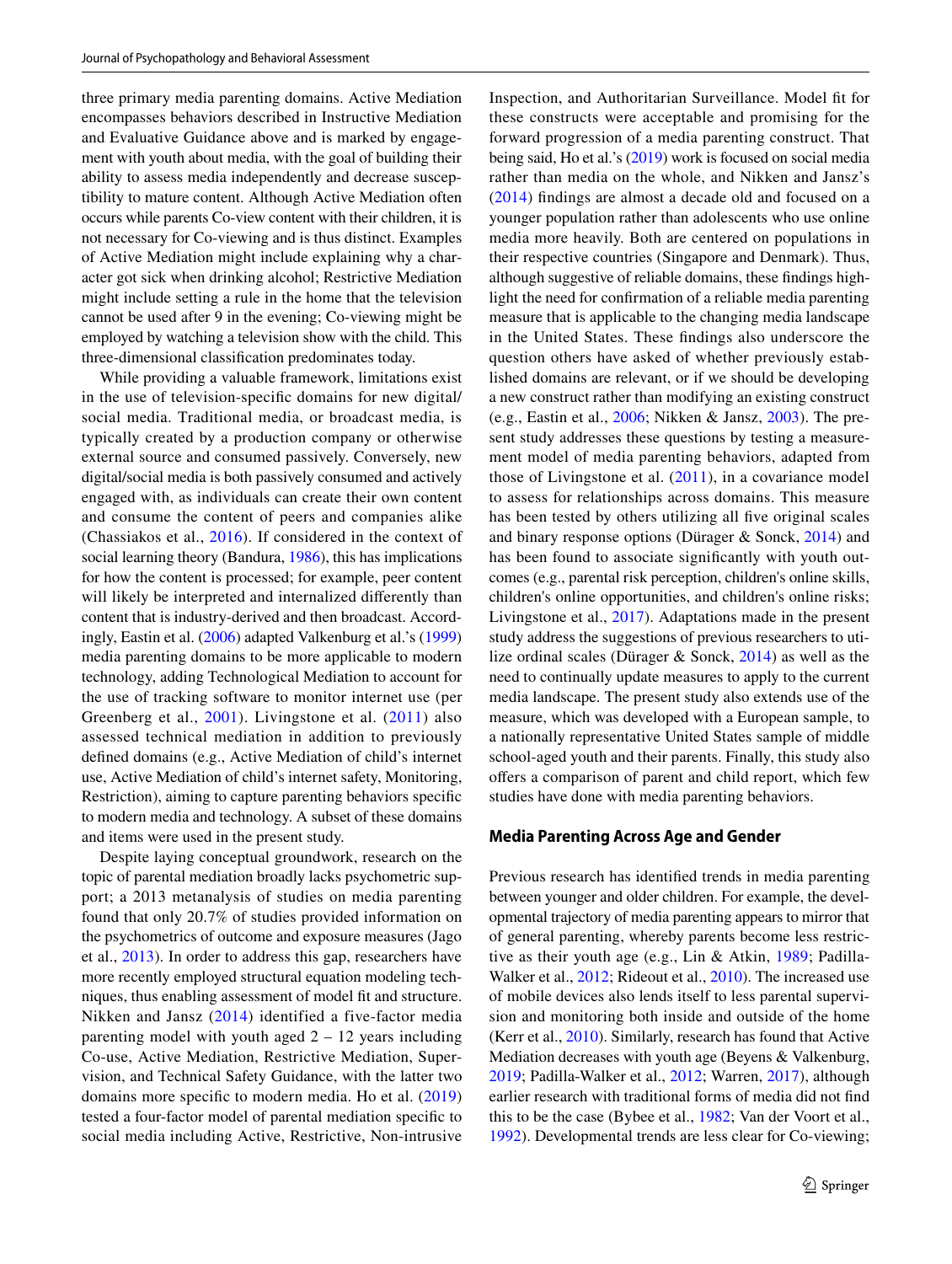although some researchers have found evidence of decreased Co-viewing over time (Austin et al., [1999](#page-12-4); Warren et al., [2002](#page-14-10)), others have posited that Co-viewing increases with youth age (Dorr et al., [1989\)](#page-13-2), potentially due to converging media interests (Gentile et al., [2012\)](#page-13-16). Overall, tapering of mediation with youth age is expected; if parents are adapting to children's need for monitoring and supervision in balance with children's need to develop skills around autonomy and independence, media parenting *should* show developmental diferences in reliable and predictable trends.

Research on gender differences in media parenting is relatively scarce and difficult to synthesize due to contradictory findings and different contexts. A 2020 metanalysis of general parenting literature identifed gender diferences in parenting (Morawska, [2020\)](#page-14-5), but, to date, there is no consensus on whether this occurs with media parenting. Early research suggested that there was no diference in Active Mediation or Co-viewing based on child gender (Bybee et al., [1982;](#page-13-8) Valkenburg et al., [1999](#page-14-3); Van der Voort et al., [1992](#page-14-13)). Eastin ([2006](#page-13-4)) found similar results for Interpretive Mediation between males and female children but identifed gender diferences for Co-viewing, content and time restrictions. Lin and Atkin ([1989](#page-13-3)) found that parents of males were more likely to set rules on VCR-usage (e.g., when, how often, with whom, and what they could watch) than parents of females, although in a literature review, Nathanson ([2001](#page-14-14)) did not identify notable gender diferences in parental Restriction. Given these discrepancies, further exploration of parental media mediation between genders, particularly in the context of new media, is warranted.

# **Higher‑order Models**

For the purposes of parsimony, summarizing across domains of media parenting with a higher order construct may prove useful for future research. Indeed, mediation itself can be considered a higher order construct (Nathanson, [2001](#page-14-14)), and the manner in which specific media parenting behaviors are grouped within is up for debate. In recognition of the various behaviors comprising parental media mediation and the conceptual and behavioral overlap implicit between them, research has explored the possibility of consolidating media parenting behaviors into fewer factors (Livingstone et al., [2017\)](#page-14-17). For example, Livingstone et al. ([2017\)](#page-14-17) utilized factor analysis with varimax rotation to identify a two-factor structure: Restrictive and Enabling media parenting. This Enabling or Evaluative factor included Active media parenting (as previously defined), Technology Controls, and Monitoring, while the Restrictive factor remained the same and referred to rules and restrictions on media content and use. Although conceptually this divide between more active engagement and passive rule setting is clear,

the two-factor structure only accounted for 65% of the variance in parent behavior (Livingstone et al., [2017\)](#page-14-17). Furthermore, research has established differential effects of the Evaluative factor's component parts (i.e., Active, Monitoring, and Technology Controls) on outcomes, calling the efficacy of consolidation of media parenting domains into a single factor into question. For example, Campbell and Park ([2014\)](#page-13-17) found that parental monitoring was not associated with decreased youth sexting behaviors but frequent family communication was.

Thus, despite demonstrating potential, higher order constructs require further exploration. For the purposes of this study, we label the Enabling/Evaluative factor as described by Livingstone et al. ([2017](#page-14-17)) as "Proactive" media parenting to better refect the more active behaviors employed by parents using Active Mediation, Monitoring, or Technology Control. These behaviors are marked by parent engagement with child media use either through discussion, checking, or adaptively implementing technology to monitor use or limit media content/time. This is compared to Restrictive Mediation, which is captured by behaviors intended to prevent exposure to mature content and do not assume access to media (e.g., "please specify how restrictive your parents are about having your own social networking profle," with options ranging from "never let me" to "whenever I want").

#### **Discrepancies by Reporter: Parent Versus Child**

Although most research to this point has utilized parent report (Nathanson, [2001](#page-14-14)), it remains unknown whether parents or children are better reporters of media parenting behaviors. Comparative studies have found disagreement between parent and child report measures (Fujioka & Austin, [2002\)](#page-13-18); for example, a study of parent and child report of parental mediation found that reports were correlated but significantly different in value (Beyens & Valkenburg, [2019](#page-13-15)). These discrepancies could exist for a variety of reasons, including that children may not be privy to the parental mediation strategies being implemented or perceiving them as strategies at all (Buijzen et al., [2008\)](#page-13-19). They may also want to overclaim their independence by downplaying rules placed on them (Greenberg et al., [1972](#page-13-20); Lin & Atkin, [1989](#page-13-3)). Conversely, parents are vulnerable to social desirability bias, thus potentially overstating their use of mediation strategies (Garmendia et al., [2012;](#page-13-21) Greenberg et al., [1972](#page-13-20); Lin & Atkin, [1989\)](#page-13-3). These reporter discrepancies may be reflective of family dynamic and informative for outcomes (Des Los Reyes, [2011\)](#page-13-22); for example, discrepancy in parent and child report of parental monitoring surrounding alcohol behavior was found to be predictive of increased youth alcohol use (Abar et al., [2015\)](#page-12-5).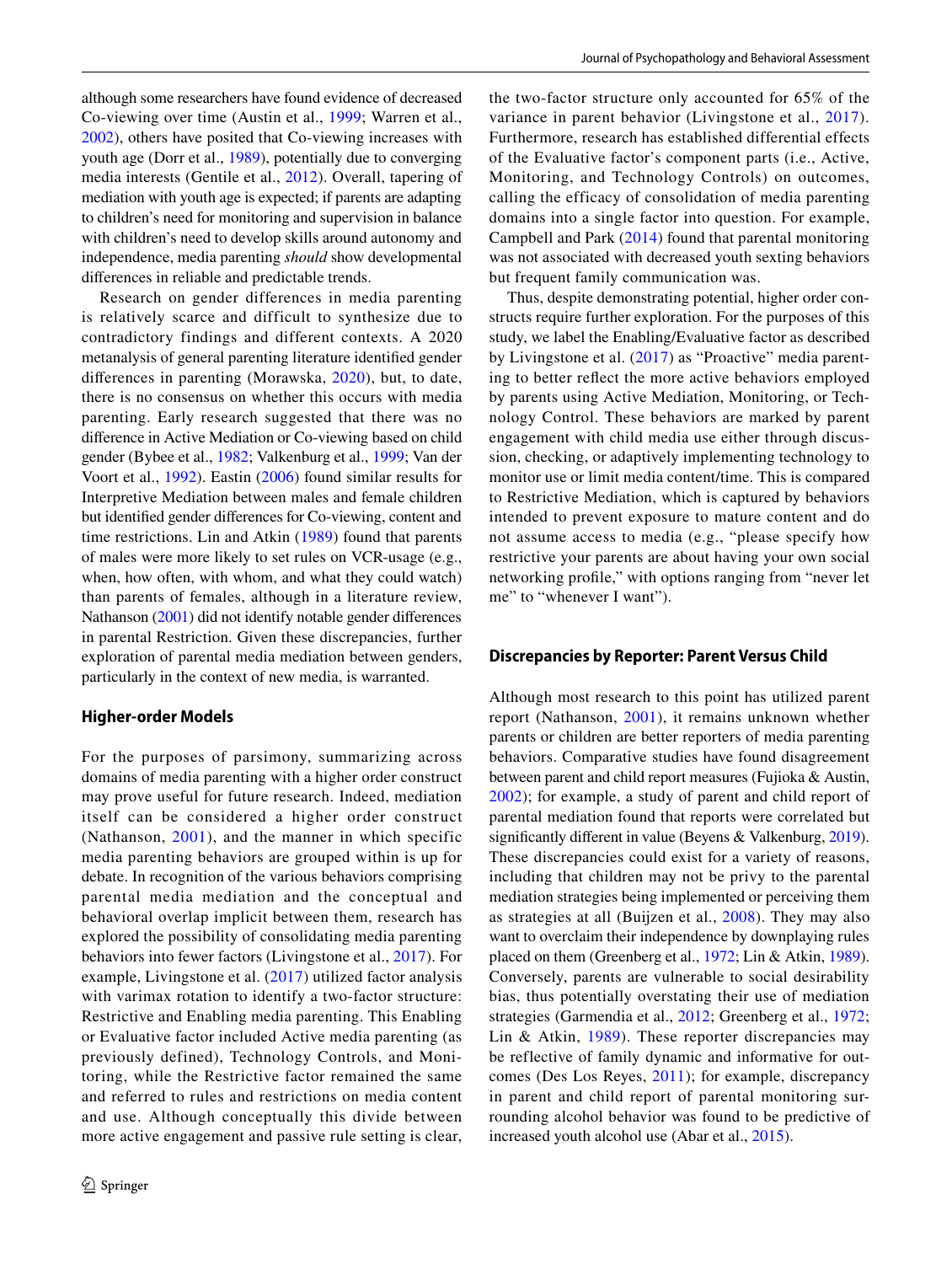

<span id="page-4-0"></span>**Fig. 1** Hypothesized four-factor measurement model of media parenting behaviors

# **Present Study**

Based on prior support for parenting domains, we hypothesized that a four-factor latent measurement model would provide acceptable ft to the data across both parent and child reporters (Aim 1; Fig. [1\)](#page-4-0). We adapted the domains proposed by Livingstone et al. ([2011](#page-14-0); [2017\)](#page-14-17) by combining Active Mediation of internet use with Active Mediation of internet safety and trimming less relevant items (e.g., digital safety, which was captured elsewhere in the survey) to reduce participant burden. We included an exploratory aim to test the possibility of a one-factor (general media parenting; Fig. [2\)](#page-4-1) or two-factor (Restrictive and Proactive media parenting; Fig. [3\)](#page-5-0) higher order model. Further, we hypothesized that the fnal measurement models would be invariant across youth age  $(10 - 11)$  years old vs  $12 - 14$  years old) and youth gender (male vs female; Aim 2). Once invariance was established, we examined latent mean diferences in the four media parenting constructs across groups (Aim 3). Based on developmental theory suggesting that parents relax rules and structure as children age and prior literature suggesting that parents may interact with male and female children differently, we expected to identify latent mean diferences in media parenting approaches across youth age and gender.

# **Method**

Participants were 306 parent/child dyads representing all five regions of the United States enrolled in an online survey of parent and child technology use and online experiences. Data included parent report of media management



<span id="page-4-1"></span>**Fig. 2** Exploration of single factor higher order measurement model of media parenting behaviors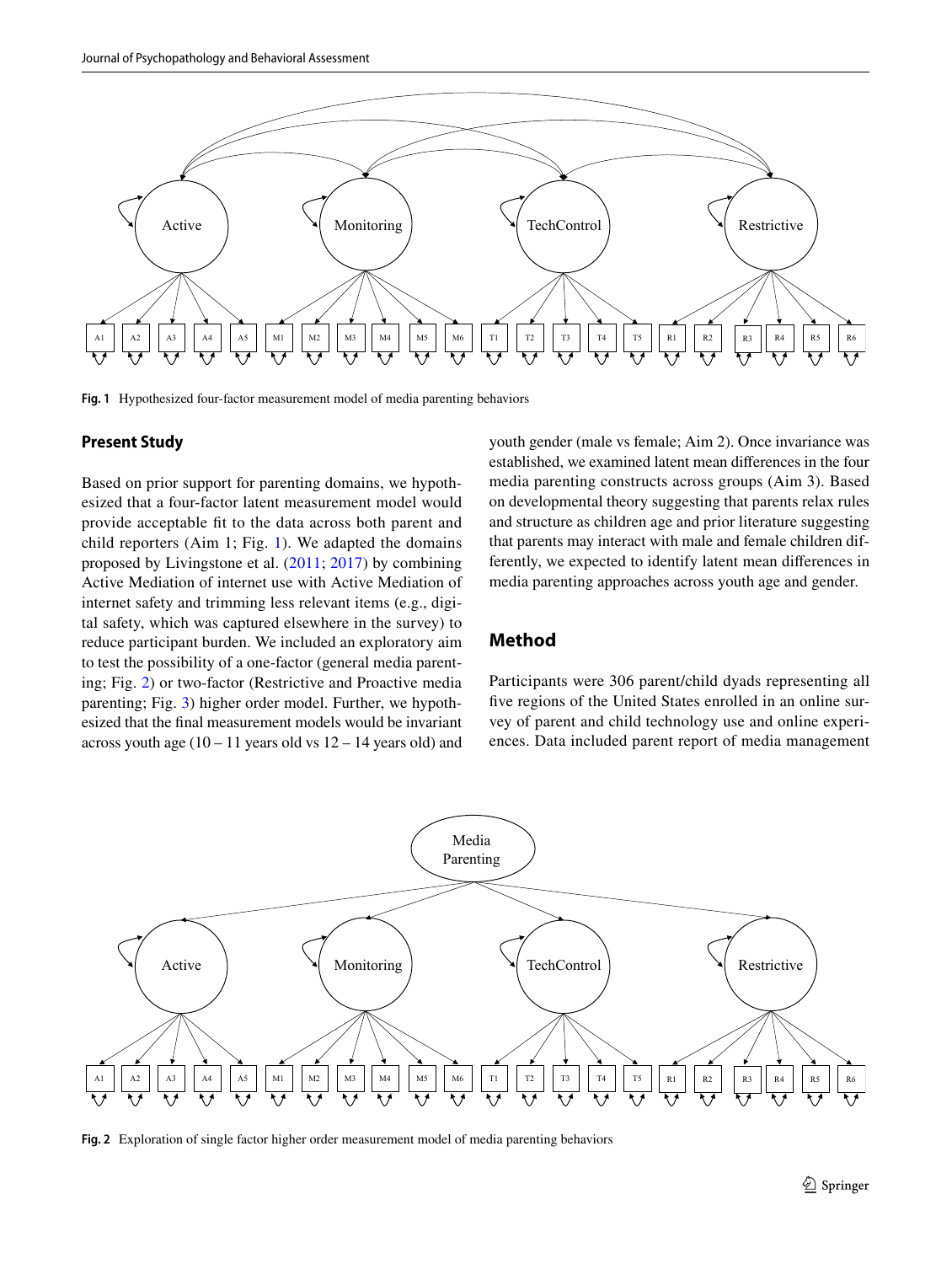

<span id="page-5-0"></span>**Fig. 3** Exploration of two-factor higher order measurement model of media parenting behaviors

behaviors, youth report of the same, and a variety of youth report measures regarding online and built-world risk behaviors. Parents of 10–14-year-old children were identifed and recruited by Qualtrics panel specialists. After completing the initial portion of the survey, parents provided consent for their 10–14-year-old child to participate and were instructed to afford children privacy to complete the survey. Children provided assent for participation.

Of child reporters, 49% were female and 20% minority (primarily Hispanic or Black), with an average age of 11.8 years  $(SD = 1.23$  years). Of parent reporters,  $61\%$  were female, 20% minority (primarily Hispanic or Black), and 71% married or living with a partner, with an average age of 38.5 years (*SD*=6.01 years). Parents indicated that 51% of youth received free or reduced lunch at school (a descriptive proxy for sample socio-economic status; Table [1](#page-6-0)).

#### **Measures**

Parents reported on demographic questions about themselves and their children, including age, gender, race/ethnicity, whether the child receives free or reduced lunch (a socioeconomic indicator), and parent marital status (included for sample description). Children also provided demographic information on age, gender, and race/ethnicity, which were compared to parent report for data cleaning purposes.

Parents were asked 22 questions about the frequency of parental mediation strategies that are used in the home based on previous studies by Livingstone et al. [\(2011](#page-14-0); [2017\)](#page-14-17), with Likertstyle responses ranging from  $1 = Not$  at All to  $5 =$ Almost All the Time. Children were asked a random selection of 16 of these questions (with language adapted to refect youth perspective) to reduce burden on child participants. This planned missingness design is described in more detail below. Cronbach's  $\alpha$  for the four mediation scales refected acceptable to excellent internal consistency (George & Mallery, [2003](#page-13-23)): 1) *Active Mediation* (5 items; parent report [PR]  $\alpha$  = 0.84; child report [CR]  $\alpha$  = 0.77), including items such as, "Do you or your child's other parent/ caregiver currently talk to your child about what he/she does on the internet?" 2) *Restrictive Mediation* (6 items; PR  $α = 0.89$ ; CR  $\alpha$ =0.76), including items such as, "Please specify the extent to which you or your child's other parent/caregiver restrict your child from giving out personal information to others on the internet." 3) *Technology Control* (5 items; PR  $\alpha$ =0.91; CR  $\alpha$ =0.85), including items such as "How often do you use parental control technologies to block or flter some types of websites your child visits?" and 4) *Monitoring* (6 items; PR  $\alpha$ =0.99; CR  $\alpha$ =0.81), including items such as "Do either you or your child's other parent/caregiver check which websites your child visited based on his/her internet browsing history?" These questions were reframed for youth participants; for example, the frst question in the *Active* domain read "do either of your parents currently talk to you about what you do on the internet?"

Other survey items that were not included in the measurement model but were included in the imputation include parent report of youth access to technology and history of school suspension, as well as child report of digital safety, problem behavior frequency, cyberbullying perpetration and victimization, and social self-efficacy. The parent survey was estimated to take 20 minutes and the child survey 30 minutes.

# **Procedure**

# **Data Analytic Plan**

We utilized confrmatory factor analyses (CFA) within a structural equation modeling framework using M*plus* 8.4 (Muthén &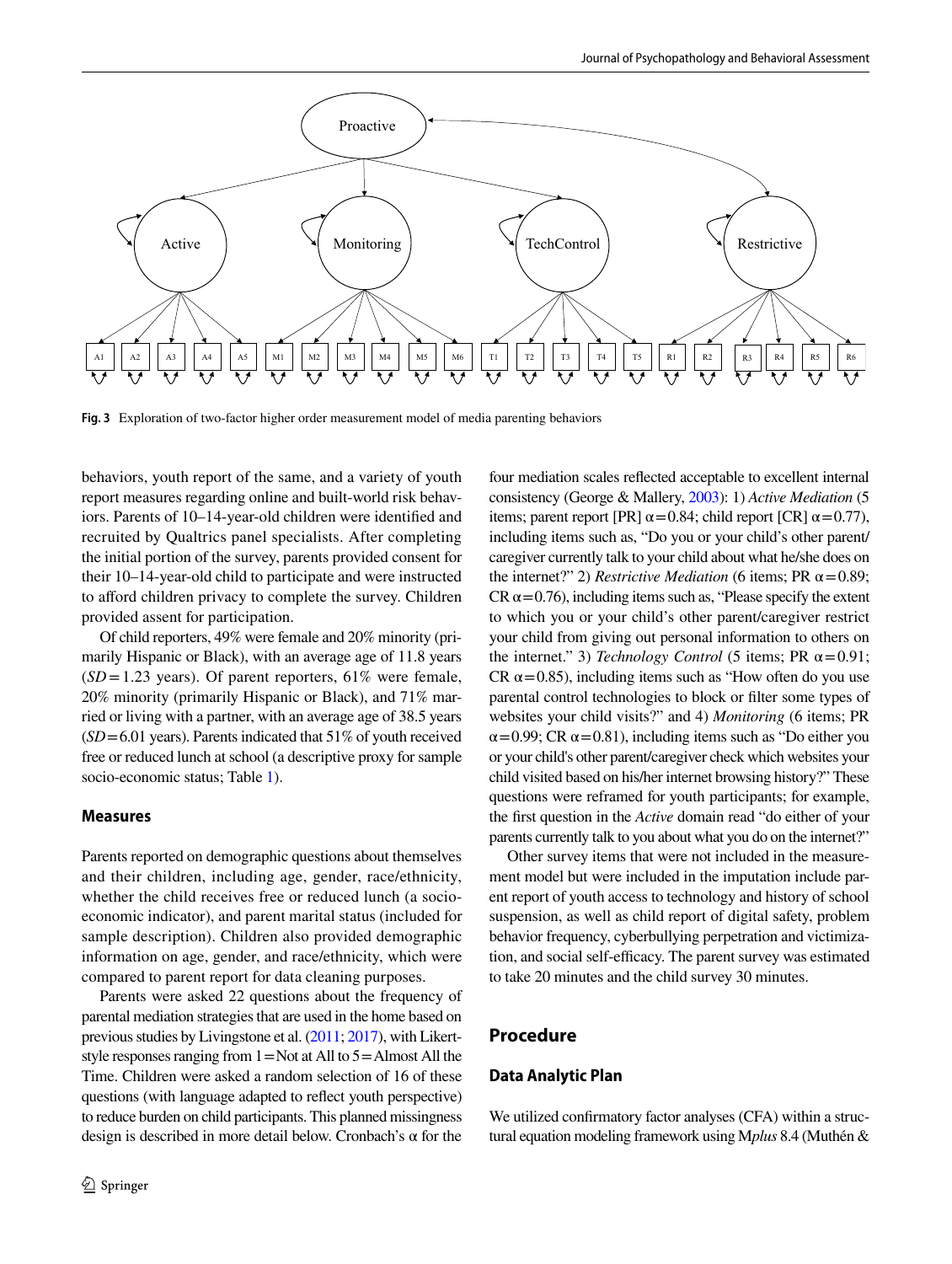<span id="page-6-0"></span>**Table 1** Sample Descriptives

| Variable                     |                                  | n                 | $\%$                     | $\boldsymbol{M}$ | SD  |
|------------------------------|----------------------------------|-------------------|--------------------------|------------------|-----|
| Youth Age                    |                                  | $\qquad \qquad -$ | $\qquad \qquad -$        | 11.8             | 1.2 |
|                              | 10                               | 57                | 18.6                     |                  |     |
|                              | 11                               | 71                | 23.1                     |                  |     |
|                              | 12                               | 81                | 26.4                     |                  |     |
|                              | 13                               | 71                | 23.1                     |                  |     |
|                              | 14                               | 26                | 8.5                      |                  |     |
| Parent Age                   |                                  |                   | $\overline{\phantom{0}}$ | 38.5             | 6.0 |
| Youth Gender                 |                                  |                   |                          |                  |     |
|                              | Male                             | 155               | 50.7                     |                  |     |
|                              | Female                           | 151               | 49.2                     |                  |     |
| Parent Gender                |                                  |                   |                          |                  |     |
|                              | Male                             | 120               | 39.2                     |                  |     |
|                              | Female                           | 186               | 60.8                     |                  |     |
| Youth Race/Ethnicity         |                                  |                   |                          |                  |     |
|                              | <b>Black or African American</b> | 35                | 11.4                     |                  |     |
|                              | White or Caucasian               | 214               | 69.9                     |                  |     |
|                              | Hispanic/Latino                  | 27                | 8.8                      |                  |     |
|                              | Other                            | 30                | 9.9                      |                  |     |
| Parent Race/Ethnicity        |                                  |                   |                          |                  |     |
|                              | <b>Black or African American</b> | 39                | 12.7                     |                  |     |
|                              | White or Caucasian               | 220               | 71.9                     |                  |     |
|                              | Hispanic/Latino                  | 21                | 6.9                      |                  |     |
|                              | Other                            | 47                | 8.5                      |                  |     |
| <b>Parent Marital Status</b> |                                  |                   |                          |                  |     |
|                              | Divorced or Separated            | 40                | 13.1                     |                  |     |
|                              | Married                          | 189               | 61.8                     |                  |     |
|                              | Never Married                    | 40                | 13.1                     |                  |     |
|                              | Widowed                          | 8                 | 2.6                      |                  |     |
|                              | Living Together Not Married      | 29                | 9.4                      |                  |     |

Muthén, [2017](#page-14-20)) to evaluate the four-factor and higher-order latent measurement models across parent and child reports. Maximum likelihood estimation was utilized. Models were identifed via variance standardization. Indicator loadings were evaluated for statistical significance at the  $p < 0.001$  level. Model fit was estimated using guidelines set forth by Little [\(2013](#page-13-24)), with the root mean square error of approximation (RMSEA) and standardized root mean square residual (SRMR) less than 0.08, and comparative fit index (CFI) and Tucker–Lewis index or non-normed fit index (TLI/NNFI) above 0.90.

In order to reduce test-taking burden on child participants, the child portion of the survey utilized a planned missingness design whereby each child was randomized to receive two thirds of the questions in each parent mediation scale. This approach was justifed according to the fndings of Little and Rhemtulla [\(2013](#page-14-21)) as well as Jia et al. [\(2014\)](#page-13-25). Planned missingness designs enable researchers to interpret missing data as MCAR due to the completely random nature of assignment, which, in turn, mitigates risk of estimation bias (Little et al., [2013\)](#page-13-26). Although

the absence of responses decreases power, multiple imputation is one of the two modern missing data estimation techniques that restores missing power without biasing point estimates (Johnson & Young, [2011](#page-13-27); Little et al., [2013\)](#page-13-26). Regardless of planned missingness, total missingness for any given item did not exceed 33%. Multiple imputation was used to estimate these values. There was no missingness on parent items. Invariance testing was employed to determine measurement equivalence across child gender and age (10–11 and 12–14) for both parent and child report. Following the guidelines set forth by Byrne [\(2013\)](#page-13-28), confgural invariance was frst established by comparing groups without constraints. Then, factor loadings of each group were constrained to equality to assess metric (or weak) invariance. Finally, intercept means were constrained to equality for scalar (or strong) invariance. If model ft of each iteration is signifcantly worsened from the confgural model, as determined by a signifcant Chi Square Diference Test or a decrease in CFI or TLI values of more than 0.01, then invariance is not supported (Cheung & Rensvold, [2002\)](#page-13-29). Once scalar invariance is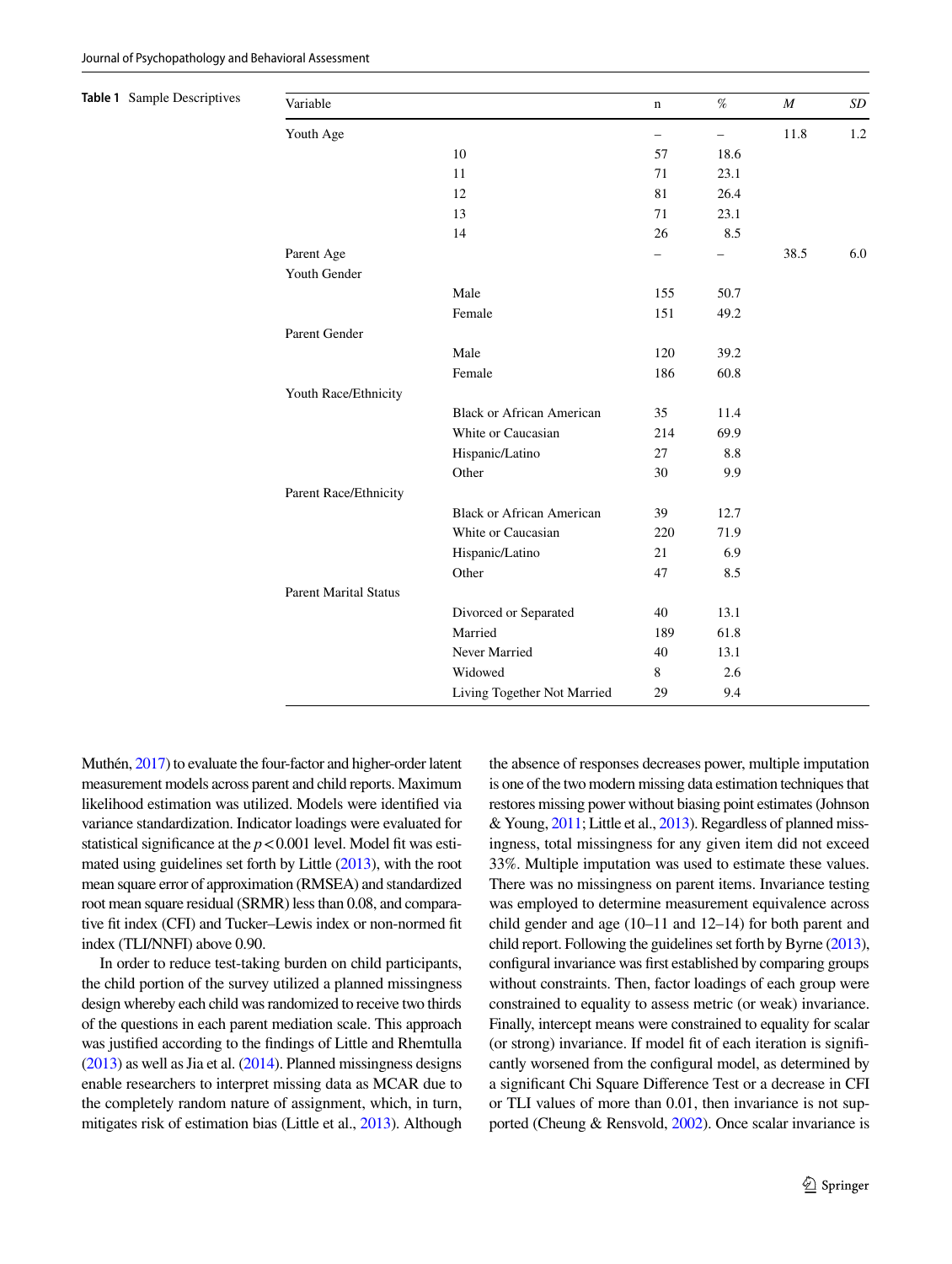established, latent mean comparisons can be made. Independent samples T-Tests were conducted to compare parent and child report of media parenting behaviors.

# **Results**

# **Measurement Model Fit**

For the parent-report model, all indicator factor loadings for Active, Monitoring, Technology Control and Restrictive Mediation were statistically significant at the  $p < 0.001$  level. Modification indices were evaluated, and, in conjunction with theoretical rational, the following residuals were then freed to correlate: 1) Monitoring indicators: "Do either you or your child's other parent/caregiver check your child's profle on a social network or online community?" and "Do either you or your child's other parent/caregiver check which friends or contacts your child adds to his/her social networking profle?"; 2) Technology Control indicators: "How often do you use parental control technologies to block or flter some types of websites your child visits?" and "How often do you use parental control technologies to keep track of the websites your child visits?" Following the freeing of these two residuals, CFA using maximum likelihood estimation demonstrated adequate ft in the overall sample  $\chi$ 2(*df*=201)=384.407; RMSEA<sub>(0.046—0.063)</sub>=0.055; CFI=0.958; TLI/NNFI=0.951; SRMR=0.050 (see Fig. [4\)](#page-7-0).

For the child-report model, all factor loadings for Active, Monitoring, Technology Control and Restrictive Mediation were statistically significant at the  $p < 0.001$ level. CFA demonstrated adequate ft in the overall sample  $\chi^2(df = 203) = 378.033$ ; RMSEA<sub>(0.045–0.061)</sub> = 0.053;  $CFI = 0.942$ ; TLI/NNFI = 0.934; SRMR = 0.060 (see Fig. [5](#page-8-0)). No indicator residuals were freed in the child model.

Inter-rater bivariate correlations (between parents and children; *r*) ranged from 0.41—0.80, which is interpretable as medium to large efect sizes per Cohen ([1988;](#page-13-30) see Table  $2$ ) and  $p < 0.001$ . Active Mediation items were least correlated between reporters  $(0.414 - 0.632, n = 5)$ , followed by Monitoring  $(0.545-0.614, n=6)$ . Restriction and Technology Control were most correlated  $(0.600-0.807, n=6;$  $0.658 - 0.734$ , n = 5). Within both parent and child models, Active Mediation, Monitoring and Technology Control were all signifcantly positively related to each other, while Restrictive Mediation was only signifcantly related to Active Mediation (see Figs. [4](#page-7-0) and [5](#page-8-0)).

# **Higher‑order Models**

Two possible high order models were assessed: an overarching media-parenting factor and a two-factor model with Restrictive and Active Mediation (comprising Active, Technology Control and Monitoring, similar to the Enabling factor defned by Livingstone et al., [2017\)](#page-14-17). Both iterations had very similar model ft, which did not provide signifcant improvement over the four-factor model and, in fact, were slightly worse: PR  $\chi^2(df=203) = 397.171$ ; RMSEA<sub>(0.048-0.064)</sub> = 0.056;  $CFI = 0.955$ ; TLI/NNFI = 0.949; SRMR = 0.061; CR  $\chi^2(df = 205) = 388.537; RMSEA_{(0.046-0.062)} = 0.054;$  $CFI = 0.939$ ; TLI/NNFI =  $0.931$ ; SRMR =  $0.066$ . While model ft indices were acceptable for the higher order constructs, reductions at this level may obscure important cross-scale differences. Thus, the four-factor model was the fnal model used for invariance tests, below.



<span id="page-7-0"></span>**Fig. 4** Parent Report – Final four-factor measurement model of media parenting behaviors with standardized loadings, factor covariances, correlated residuals, and residual error values. \*\*\*Indicates significance at  $p < .001$ ; ns = non-significant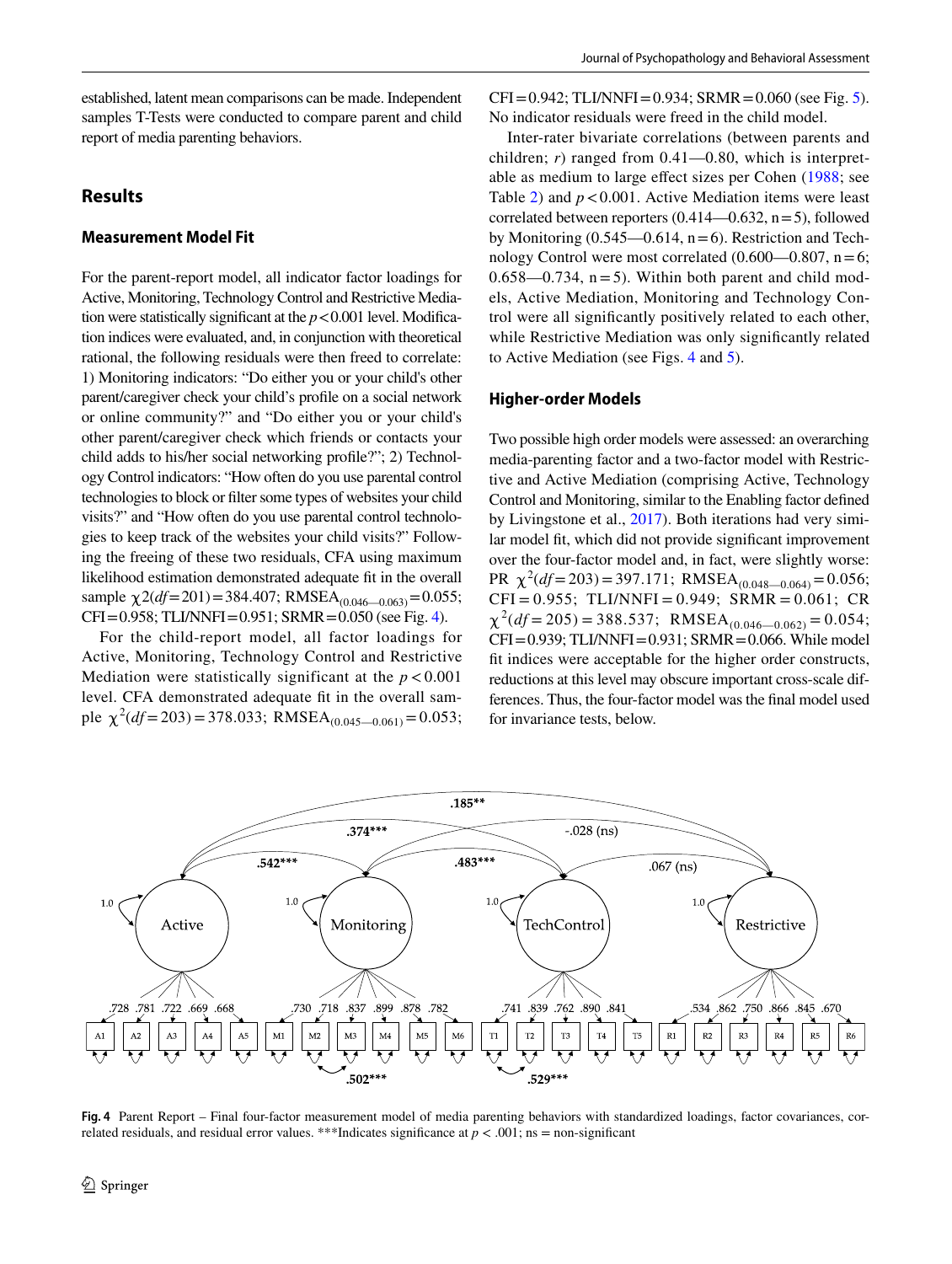

<span id="page-8-0"></span>**Fig. 5** Child Report – Final four-factor measurement model of media parenting behaviors with standardized loadings, factor covariances, and residual error values. All factor loadings are signifcant at *p* < .001. \*\*\**p* < .001; ns = non-signifcant

# **Group Invariance Testing across Child Age and Gender**

The first step of invariance, configural, was assessed by separately testing the measurement models of younger and older children for parent and child report, with both achieving good to acceptable model ft per standards outlined above: PR  $\chi^2(df=402) = 705.064$ ; RMSEA<sub>(0.062-0.079)</sub> = 0.070;  $CFI = 0.932$ ; TLI/NNFI = 0.922; SRMR = 0.062; CR  $\chi^2(df = 406) = 823.667$ ; RMSEA<sub>(0.074-0.090)</sub> = 0.082;

<span id="page-8-1"></span>

| <b>Table 2</b> Correlations Between |
|-------------------------------------|
| Parent and Child Report of          |
| Media Parenting Behaviors           |

|                           |                                                            | Correlation | $\mathbf n$ |
|---------------------------|------------------------------------------------------------|-------------|-------------|
| Active                    |                                                            |             |             |
| A1                        | Talk about internet activity                               | 0.41        | 243         |
| A2                        | Explain why some websites good or bad                      | 0.47        | 245         |
| A <sub>3</sub>            | Suggest ways to use the internet safely                    | 0.51        | 244         |
| A <sup>4</sup>            | Suggest ways to behave towards other people online         | 0.63        | 245         |
| A <sub>5</sub>            | Provide help when something bothers child on the internet  | 0.46        | 246         |
| <b>Monitoring</b>         |                                                            |             |             |
| M1                        | Websites visited based on browsing history                 | 0.59        | 201         |
| M <sub>2</sub>            | Profile on social media                                    | 0.60        | 204         |
| M <sub>3</sub>            | Friends on social media                                    | 0.55        | 206         |
| M <sub>4</sub>            | Messages on email or instant messaging account             | 0.61        | 202         |
| M <sub>5</sub>            | Texts or photo messages on cell phone                      | 0.58        | 203         |
| M6                        | Apps installed on cell phone                               | 0.56        | 202         |
| <b>Technology Control</b> |                                                            |             |             |
| T <sub>1</sub>            | Block or filter websites                                   | 0.73        | 241         |
| T <sub>2</sub>            | Track websites visited                                     | 0.69        | 245         |
| T <sub>3</sub>            | Limit time on the internet                                 | 0.66        | 243         |
| T4                        | Monitor text or photo messaging activities from cell phone | 0.66        | 246         |
| T <sub>5</sub>            | Monitor what apps are installed or used on cell phone      | 0.72        | 243         |
| Restrictive               |                                                            |             |             |
| R1                        | Give out personal information to others on the internet    | 0.60        | 208         |
| R <sub>2</sub>            | Upload photos, videos or music to share with others        | 0.73        | 203         |
| R <sub>3</sub>            | Download music or films on the internet                    | 0.67        | 203         |
| R4                        | Have a social media profile                                | 0.78        | 203         |
| R <sub>5</sub>            | Use instant messaging                                      | 0.75        | 199         |
| R <sub>6</sub>            | Have cell phone                                            | 0.81        | 203         |

All factor loadings signifcant at *p*<.001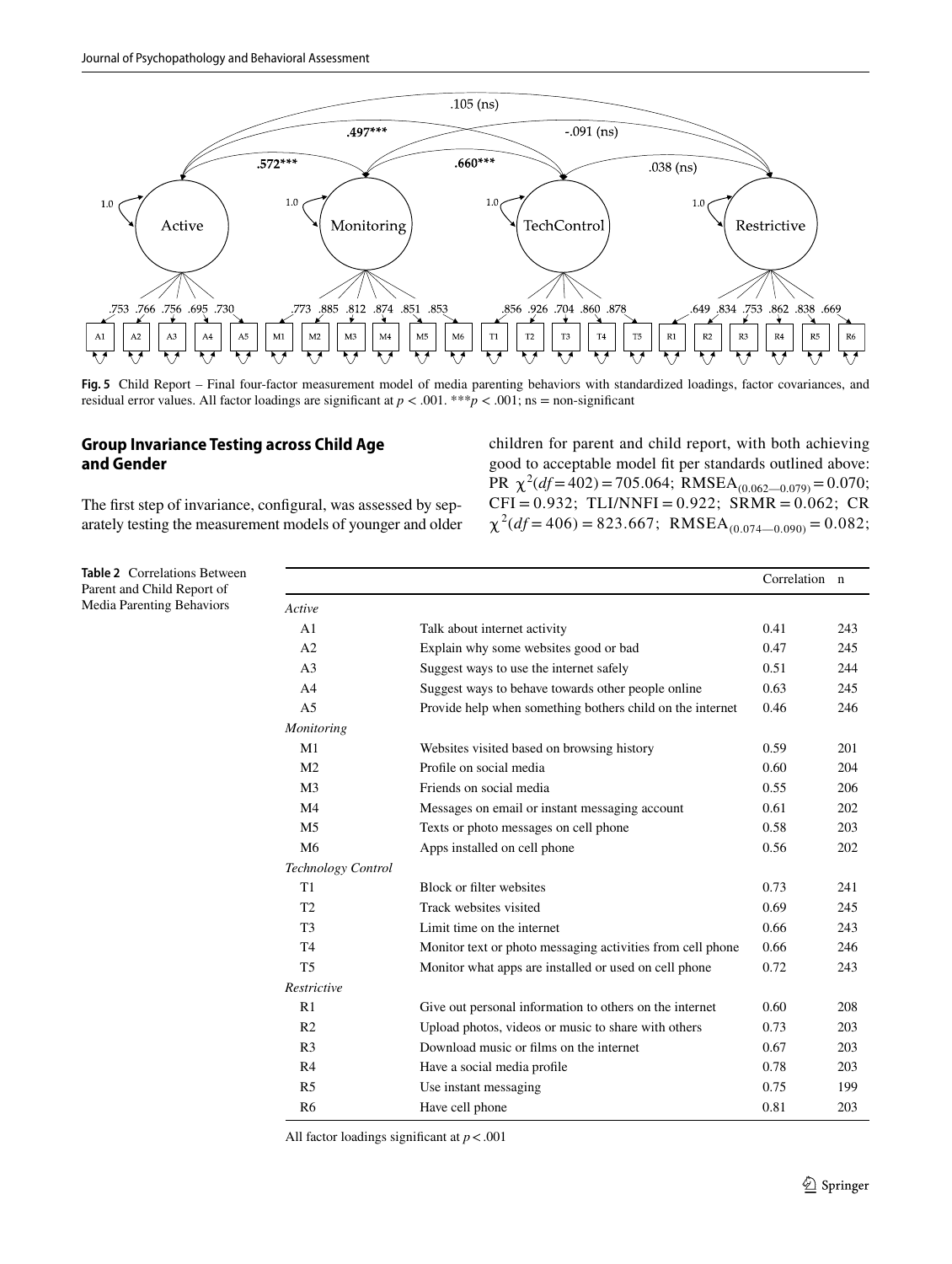$CFI = 0.871$ ; TLI/NNFI = 0.854; SRMR = 0.091. A similar model fit and pattern of salient and non-salient factor loadings was observed between groups, allowing us to proceed to test metric invariance. The additional constraints on factor loadings did not result in signifcantly worse model ft for parent and child models across child age and gender based on the change in  $\chi^2$ , CFI, and TLI (see Table [3\)](#page-9-0), thus allowing us to proceed to scalar invariance. Accordingly, scalar invariance also did not signifcantly worsen model ft for parent or child report (see Table [3\)](#page-9-0).

Invariance testing for males and females was conducted in a similar fashion to that which was described above. Confgural invariance was established across male and female models based on parent and child report, indicating a similar factor structure. Both achieved good to acceptable model fit: PR  $\chi^2(df=402) = 695.870$ ; RMSEA<sub>(0.060—0.078)</sub> = 0.069;  $CFI = 0.934$ ; TLI/NNFI = 0.924; SRMR = 0.064.; CR  $\chi^2(df = 406) = 730.744; \text{ RMSEA}_{(0.064-0.081)} = 0.072;$ CFI=0.897; TLI/NNFI=0.883; SRMR=0.080. Metric and full scalar invariance were also established for gender and age models (see Table [3\)](#page-9-0).

## **Media Parenting Factor Means**

Latent mean comparisons indicate that parents of females reported higher levels of Monitoring than parents of males (*Mean Diference (Mdif)*=0.297, *p*<0.05), whereas female youth reported higher levels of Restriction than male youth  $(Mdiff=0.273, p<0.05)$ . Similarly, older children and their parents reported lower Restriction than younger children (*Mdif*=0.429, *p*<0.01) and their parents *(Mdif*=*0.3*82,  $p < 0.01$ ; see Table [4](#page-10-0)) for a comparison of parent and child mean scores). Overall, parents and children reported more Active Mediation than any other technique (PR *M*=4.282; CR  $M = 4.080$ , followed by Monitoring (PR  $M = 3.703$ ; CR *M*=3.489), Restriction (PR *M*=3.270; CR *M*=3.060), and Technology Control (PR *M* =3.383; CR *M* =3.221). Two-tailed independent sample T-Tests revealed a signifcant diference between parent and child report of Active Mediation at  $p < 0.01$ , with parents reporting more Active Mediation than their children overall,  $t(610)=3.339$ . Nonsignifcant diferences were found for reports of Monitoring *t*(610)=2.332, Technology Control *t(*610)=2.337, and Restriction  $t(610) = 1.527$ .

# **Discussion**

Parents are in a critical position to intervene on youth online risk behavior through media mediation. The present study adds to and synthesizes fndings of the small body of research on the psychometric properties of media parenting measures (e.g., Bybee et al.,  $1982$ ; Ho et al.,  $2019$ ; Livingstone & Helsper, [2008](#page-14-11); Valkenburg et al., [1999](#page-14-3), [2013](#page-14-22); Van der Voort et al., [1992\)](#page-14-13), supporting the presence of four distinct media parenting factors and the efficacy of both parent and child

<span id="page-9-0"></span>**Table 3** Fit Indices for Invariance Testing Across Youth Gender and Age (10–11 Years Old Versus 12–14 Years Old)

 $\chi$ 2 df *p*  $\Delta \chi$ 2 df *p* CFI  $\Delta$  CFI TLI/NNFI Tenable?<sup>a</sup> Child Report – Gender Confgural 730.744 406 0.000 – – – 0.897 – 0.883 – Weak 743.829 424 0.000 13.085 18 0.786 0.899 0.002 0.890 Yes Strong 763.586 442 0.000 19.757 18 0.347 0.898 -0.001 0.894 Yes Child Report – Age Confgural 823.667 406 0.000 – – – 0.871 – 0.854 – Weak 836.371 424 0.000 12.704 18 0.809 0.873 0.002 0.862 Yes Strong 847.893 442 0.000 11.522 18 0.871 0.875 0.002 0.869 Yes Parent Report – Gender Confgural 695.870 402 0.000 – – – 0.934 – 0.924 – Weak 713.448 420 0.000 17.578 18 0.484 0.934 0.000 0.927 Yes Strong 737.978 438 0.000 24.53 18 0.138 0.932 -0.002 0.929 Yes Parent Report – Age Confgural 705.064 402 0.000 – – – 0.932 – 0.922 – Weak 718.780 420 0.000 13.716 18 0.747 0.933 0.001 0.926 Yes Strong 740.662 438 0.000 21.882 18 0.237 0.932 -0.001 0.928 Yes

Weak and Strong Invariance tests evaluated according to Chi Square Diference test and change in CFI. Confgural models provide baseline for metric and scalar tests that follow

<sup>a</sup>If Tenable = Yes, invariance is established at that level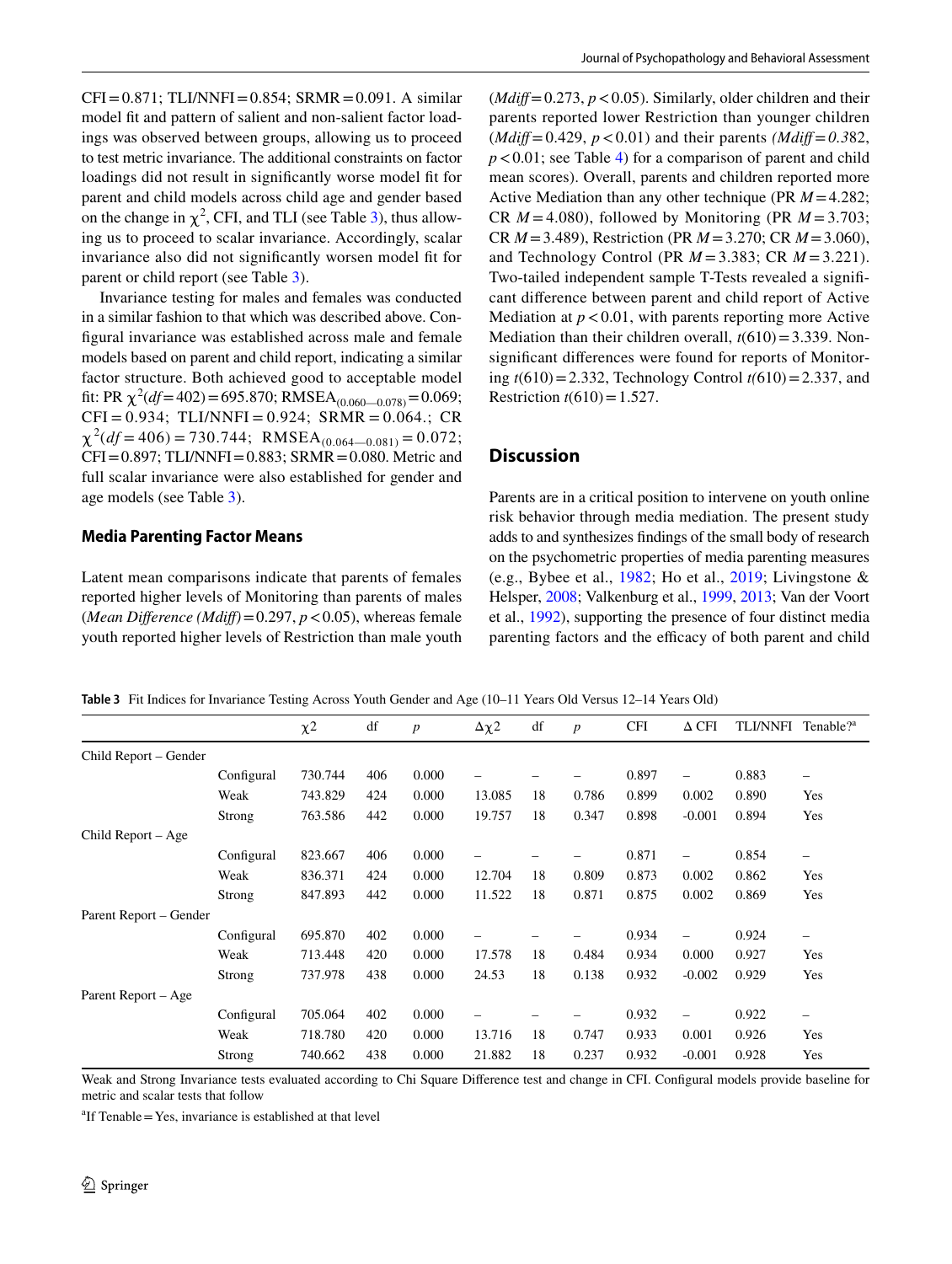<span id="page-10-0"></span>**Table 4** Results of Latent Mean Comparisons of Parent and Child Reports of Media Parenting Behaviors Across Male (Reference) Versus Female Children and 10–11 Year Olds (Reference) Versus 12–14 Year Olds

| Factor              | Gender       |                  |              | Age              |  |  |
|---------------------|--------------|------------------|--------------|------------------|--|--|
|                     | M Difference | $\boldsymbol{p}$ | M Difference | $\boldsymbol{p}$ |  |  |
| Parent              |              |                  |              |                  |  |  |
| Active              | 0.152        | 0.206            | $-0.090$     | 0.470            |  |  |
| Monitoring          | $0.257*$     | 0.022            | 0.033        | 0.769            |  |  |
| <b>Tech Control</b> | $-0.024$     | 0.844            | 0.136        | 0.268            |  |  |
| Restrictive         | 0.169        | 0.138            | $-0.338**$   | 0.004            |  |  |
| Child               |              |                  |              |                  |  |  |
| Active              | 0.205        | 0.105            | $-0.189$     | 0.168            |  |  |
| Monitoring          | 0.194        | 0.098            | 0.061        | 0.602            |  |  |
| <b>Tech Control</b> | 0.014        | 0.903            | 0.114        | 0.337            |  |  |
| Restrictive         | $0.256*$     | 0.033            | $-0.378**$   | 0.002            |  |  |

Latent means for males and younger youth, respectively, were used as reference groups and standardized to have means of zero. Non-equivalence suggests signifcant latent mean diferences

*\* p*<.05; \*\**p*<.01

report. Construct validity, including convergent and discriminant validity, is well supported by the present study, with individual items loading onto their respective factors similarly to other within-factor items at a significance of  $p < 0.001$ . Results also indicate diferences in parenting across child age and gender, with more Restriction for younger youth, and more Monitoring (parent report) and Restriction (child report) for females. A second aim of this study was to assess the equivalence of measurement models across age and gender for parent and child report of media parenting behaviors, which fndings confrmed.

## **Implications of Measurement Model**

Researchers have questioned whether the parenting domains established in the television research are still applicable, or whether the existing domains should be entirely reconsidered in the digital age (e.g., Eastin et al., [2006\)](#page-13-4). Given the present study's identifcation of well-ftting models and correlated parent–child reports, complete overhaul of the models developed in earlier research (e.g., Bybee et al., [1982](#page-13-8); Valkenburg et al., [1999\)](#page-14-3) based on youth TV viewership appears unwarranted. Rather, these measures might best be updated with question content more specifc to today's technology usage (e.g., social media; Nikken & Jansz, [2014](#page-14-15); and Ho et al., [2019](#page-13-12)), and refning the more active components of media parenting practices, such as Active, Monitoring, and Technology Control. The domains set forth by Livingstone et al. [\(2017](#page-14-17)) make progress towards this goal by removing Co-viewing and incorporating Technology Controls. The present study iterates on such progress via a structural equation modeling approach enabling assessment of model ft and comparison of parent and child reports. Future research may also explore the re-integration of Co-viewing with appropriate adaptations for applicability to traditional and new media, such as the TECH parenting model proposed by Gabrielli et al. ([2018\)](#page-13-31) comprising Talk, Educate, Co-view and House Rules. Included in the Co-view/Co-use domain is guidance specifc to new media. Additionally, a gap that needs to be addressed is the potential change in parenting techniques with the emergence of more personalized media devices. For example, monitoring youth television viewership is considerably diferent than youth Snapchat and Instagram usage, which involve private messages and time-limited content. It is also diferent than supervision of video games, which is increasingly interactive and immersive (Jiow et al., [2017](#page-13-32)). At the center of much new media is privacy and, without validated measures of youth media privacy perceptions and behaviors, it is challenging to have a comprehensive understanding of youth media use. An understanding of how media parenting directly relates to youth online behavior, including privacy, will be important in determining whether media parenting is actually efective in the current media environment.

In the present study, Active, Monitoring, and Technology Control factors are positively related across reporters, but only parent report indicated signifcant associations between Restrictive Mediation and any other constructs, in this case a positive relationship with Active Mediation. In other words, parents tend to employ these behaviors in tandem, and parents who are utilizing Active Mediation techniques are likely to be simultaneously Monitoring, Restricting, and using Technology Control. This supports past research which has argued that the use of multiple forms of mediation in conjunction may be most efective for youth outcomes (Padilla-Walker et al., [2018](#page-14-23)). More work is needed to assess how diferent strategies can be combined most efectively. The lack of shared covariance between Restrictive Mediation and Technology Control and Monitoring helps explain the lack of signifcant improvement by adding a single higher order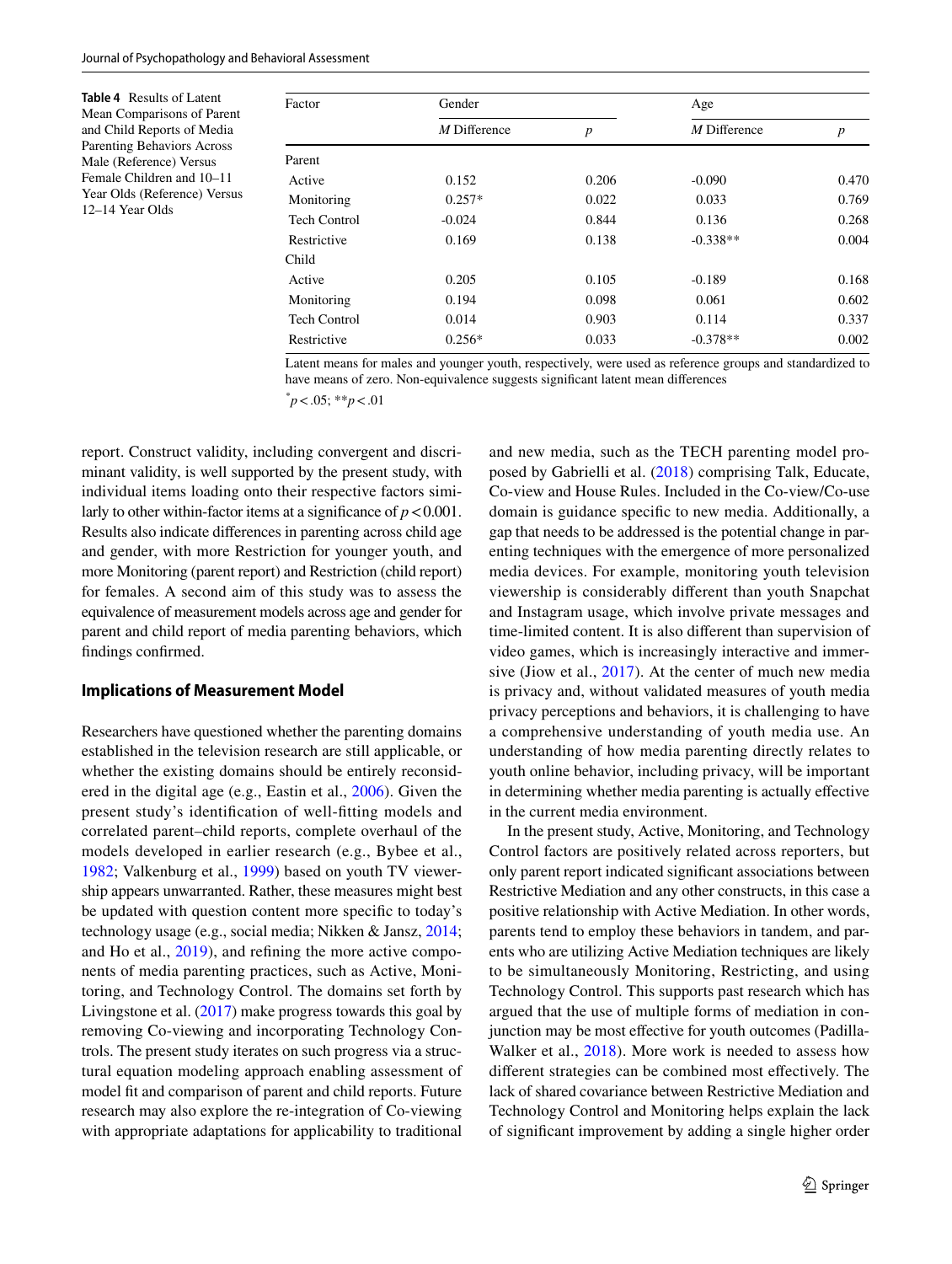media parenting construct. By the same logic, the shared variance between Active, Technology Control, and Monitoring may appear to lend credence to a two-factor Proactive and Restrictive structure. While the two-factor higher order constructs did not provide improvements to model ft, they did offer acceptable model fit. There are a variety of potential reasons for this fnding. Some research has suggested that media parenting behaviors are diferentially employed in proactive and reactive situations (Wisniewski et al., [2015](#page-14-24)). Additionally, there is evidence that parenting behaviors may have differential effects on outcomes; autonomy-granting behaviors (such as Active Mediation) lead to better outcomes than autonomy-restricting behaviors (which may include Monitoring and Technology Controls; Ghosh et al. [2018b](#page-13-33)). When considering employment of higher order constructs within measurement of media parenting, future work should weigh potential benefts (e.g., parsimony of measurement model/constructs) and costs (e.g., loss of specifcity across potentially divergent parenting factors). Given the nascent stage of this literature and emerging work on measurement models, it may be important for researchers to present both higher order and lower order models until more consistent relations are established.

## **Reporter Discrepancies**

Unique to the present study is a comparison of parent and child report of parental Active Mediation, Restrictive Mediation, Monitoring, and Technology Control through structural equation modeling; historically, researchers will only utilize one reporter depending on their research question or convenience (Nathanson, [2001\)](#page-14-14). Beyens and Valkenburg [\(2019\)](#page-13-15) undertook a similar task looking at Restrictive and Active Mediation, albeit through correlations and t-tests, fnding that parent and child report on the frequency of media parenting are correlated, with parents reporting signifcantly more Active and Restrictive behaviors than youth. Nikken and Jansz [\(2006](#page-14-25)) also found that parent and child report of media parenting with regards to video gaming were highly aligned. Our fndings were similar, with moderate to high inter-rater correlations for individual media parenting items, providing support for reliable response patterns between parents and children. In accordance with prior research, parents report higher levels of media parenting than children, particularly in the domain of Active Mediation (Beyens & Valkenburg, [2019](#page-13-15)). On a factor level, Active Mediation items were least correlated between parent and child reporters and Restrictive and Technology Control were most correlated. This, in conjunction with the signifcant independent samples t-test between reporters on Active Mediation, is consistent with studies that have shown that, despite parents' perception of active engagement, children are not always interpreting their actions as such (e.g., Valkenburg et al., [2013;](#page-14-22) Warren, [2020](#page-14-26)). These comparisons do not, however, provide evidence for which reporter is more accurate or predictive; future research should explore these questions to support understanding of how media parenting behaviors relate to youth outcomes across parent and child reporters. Also of note, the proportion of fathers taking part in this survey is a higher than average (Phares et al., [2005](#page-14-27)). This is a relative strength of this study as, historically, fathers have been underrepresented in pediatric psychology and clinical child research and, thus, interventions.

## **Invariance Testing**

Structural equation modeling allows us to assess model ft and invariance between males and females and younger and older children, which has not been evaluated in media parenting behaviors to this point. While developmental theory and social constructs related to parenting across youth gender suggests diferences in the factor structure may have arisen, our invariance testing suggests that it did not, providing good support for global use of these measures. Alternatively, latent mean diferences indicated that both parents and children report diferent levels of parenting techniques based on child gender and age, with parents of girls reporting Monitoring more than parents of boys, and girls reporting more Restriction than boys. A possible explanation for this diference between parent and child report of Monitoring is that media-specifc monitoring is often conducted covertly (Ghosh et al., [2017\)](#page-13-34), so the child may not be aware of the extent to which their parents are monitoring their behaviors. Gender diferences may refect diferential socialization patterns by gender, especially given past fndings in the built environment that parents monitor girls more than boys (e.g., Doty et al., [2020\)](#page-13-35). Older children and their parents reported less Restriction than younger children and their parents. This age diference in Restrictive Mediation lends credence to study fndings, as decreased Restriction with maturity is developmentally appropriate and empirically supported (e.g., Nathanson, [2001\)](#page-14-14).

## **Latent Mean Comparisons**

Scaled scores for each factor reveal that both parents and children are reporting Active Mediation more than the other forms of mediation, followed by Monitoring, Restriction, and Technology Control. This mirrors results found by Padilla-Walker et al. ([2018](#page-14-23)) that Active Mediation was employed more frequently than Restriction and Co-use. Given Active Mediation of youth media use is most strongly related to reducing negative impacts and promoting positive outcomes (Fujioka & Austin, [2003\)](#page-13-36), this fnding is heartening. That being said, the potential for social desirability bias for the Active Mediation questions may be higher than that of the other categories. Thus, future studies should seek to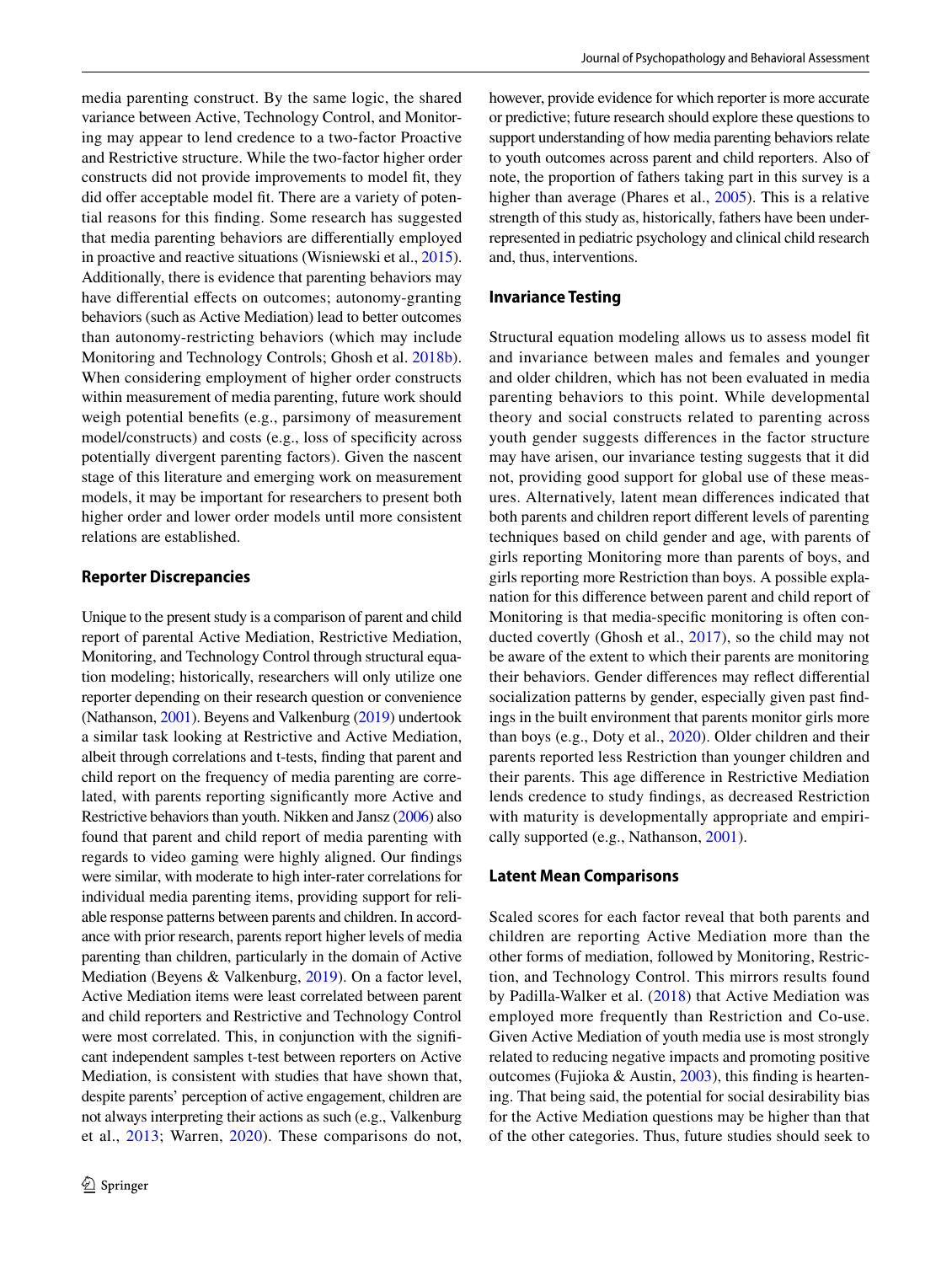replicate these fndings with diferent measures in order to determine whether Active Mediation is employed most commonly. It has also been argued that the frequency of diferent parenting behaviors is less important than the parenting *style* they are employed with, which also remains important for future research to explore (e.g., Valkenburg et al., [2013](#page-14-22)).

The low endorsement of Technology Control may be due, in part, to the impact of such methods on the parent–child relationship; some parental control apps involve the covert monitoring of youth activity, which may compromise trust (Ghosh et al., [2017\)](#page-13-34). There is also the possibility that parents do not feel as tech savvy as their children (Livingstone et al., [2019\)](#page-14-28), afecting their ability to confdently utilize such tools. Accordingly, Ghosh et al. ([2018a](#page-13-37)) found that the more youth and their parents used the internet (e.g., screen time), the more likely parents were to employ Technology Controls. Further, Eastin et al. [\(2006](#page-13-4)) identifed a relationship between access to technology and screen time. These fndings, when taken together, suggest that the less access a family has to technology, the less likely they will be to use Technology Controls. This may also explain the lack of correlation between Technology Control and Restriction, which we may have otherwise expected given the conceptual similarities between them. While access to technology is inherent in Technology Control, access is often removed or limited in Restriction, suggesting that these techniques may be targeting diferent populations of technology-using youths. Additionally, there may be an element of parental education involved, whereby parents who have the technological savvy and resources to utilize Technology Controls may be diferent than parents who rely primarily on Restrictive Mediation alone. Future research that includes an evaluation of parental technology knowledge would assist in clarifying these associations.

## **Limitations**

Limitations are also worth noting. Although representing a similar racial/ethnic breakdown to that of the United States on the whole, the present study had lower-than-average Latinx participation (U.S. Census Bureau, [2019](#page-14-29)). Given the American population, the study cannot generalize to other countries and cultures. Another weakness of the study is that recruitment occurred through participant self-selection into Qualtrics panels rather than through community-, hospital-, or school-based methods. Thus, given Qualtrics' employment of internet-based recruitment, it may be that the sample represents a portion of the population with greater technological savvy. The study also utilized observational self-reported data; future research would beneft from utilization of behavioral observation or triangulation of sources. Furthermore, this research was based on cross-sectional data, and longitudinal exploration would also be valuable to assess whether such techniques are

used in a reactive or proactive fashion, as has been suggested (Wisniewski et al., [2015](#page-14-24)). Finally, the study reports on the four primary domains of media parenting as identifed by prior research as the most important for youth outcomes. That being said, there may be other domains that we did not address that are similarly important, such as Co-view and Co-use.

# **Conclusion**

This study provides evidence for construct validity through well-ftting CFA results for both parent and child measurement models of the media parenting construct. As might have been expected from prior literature, diferences in latent mean comparisons across the reporters emerged. Namely, parents reported higher levels of every parenting behavior than children, and parents/youth indicated diferential parental employment of mediation strategies for boys and girls and younger and older children. These overall latent mean diferences identifed between media parenting domains may be important for youth outcomes and provide support for their inclusion as distinct factors in predictive models. Identifcation of a well-ftting measurement model contributes to a common understanding of media parenting behaviors and enables synchronized assessment of such behaviors' relationship with youth outcomes. Further, although previous research has identifed parental mediation as predictive of decreased online and in-person/built world risk (e.g., Bersamin et al., [2008](#page-12-1); Cox et al., [2018](#page-13-6); Elsaesser et al., [2017](#page-13-5); Livingstone & Helsper, [2008](#page-14-11); Nathanson, [1999](#page-14-8)), few have used comprehensive validated measures as predictors of youth outcomes, which would be a worthwhile next step.

# **Declarations**

**Conflict of Interest** We have no known confict of interest to disclose.

# **References**

- <span id="page-12-5"></span>Abar, C. C., Jackson, K. M., Colby, S. M., & Barnett, N. P. (2015). Parent– child discrepancies in reports of parental monitoring and their relationship to adolescent alcohol-related behaviors. *Journal of Youth and Adolescence, 44*(9), 1688-1701
- <span id="page-12-0"></span>Anderson, M., & Jiang, J. (2018). *Teens, Social Media & Technology 2018*. [https://www.pewresearch.org/internet/wp-content/uploads/](https://www.pewresearch.org/internet/wp-content/uploads/sites/9/2018/05/PI_2018.05.31_TeensTech_TOPLINE.pdf) [sites/9/2018/05/PI\\_2018.05.31\\_TeensTech\\_TOPLINE.pdf](https://www.pewresearch.org/internet/wp-content/uploads/sites/9/2018/05/PI_2018.05.31_TeensTech_TOPLINE.pdf)
- <span id="page-12-2"></span>Austin, E. W. (1993). Exploring the effects of active parental mediation of television content. *Journal of Broadcasting & Electronic Media, 37*(2), 147–158.
- <span id="page-12-4"></span>Austin, E. W., Bolls, P., Fujioka, Y., & Engelbertson, J. (1999). How and why parents take on the tube. *Journal of Broadcasting & Electronic Media, 43*(2), 175–192.
- <span id="page-12-3"></span>Bandura, A. (1986). *A Social Cognitive Theory*. Prentice Hall.
- <span id="page-12-1"></span>Bersamin, M., Todd, M., Fisher, D. A., Hill, D. L., Grube, J. W., & Walker, S. (2008). Parenting practices and adolescent sexual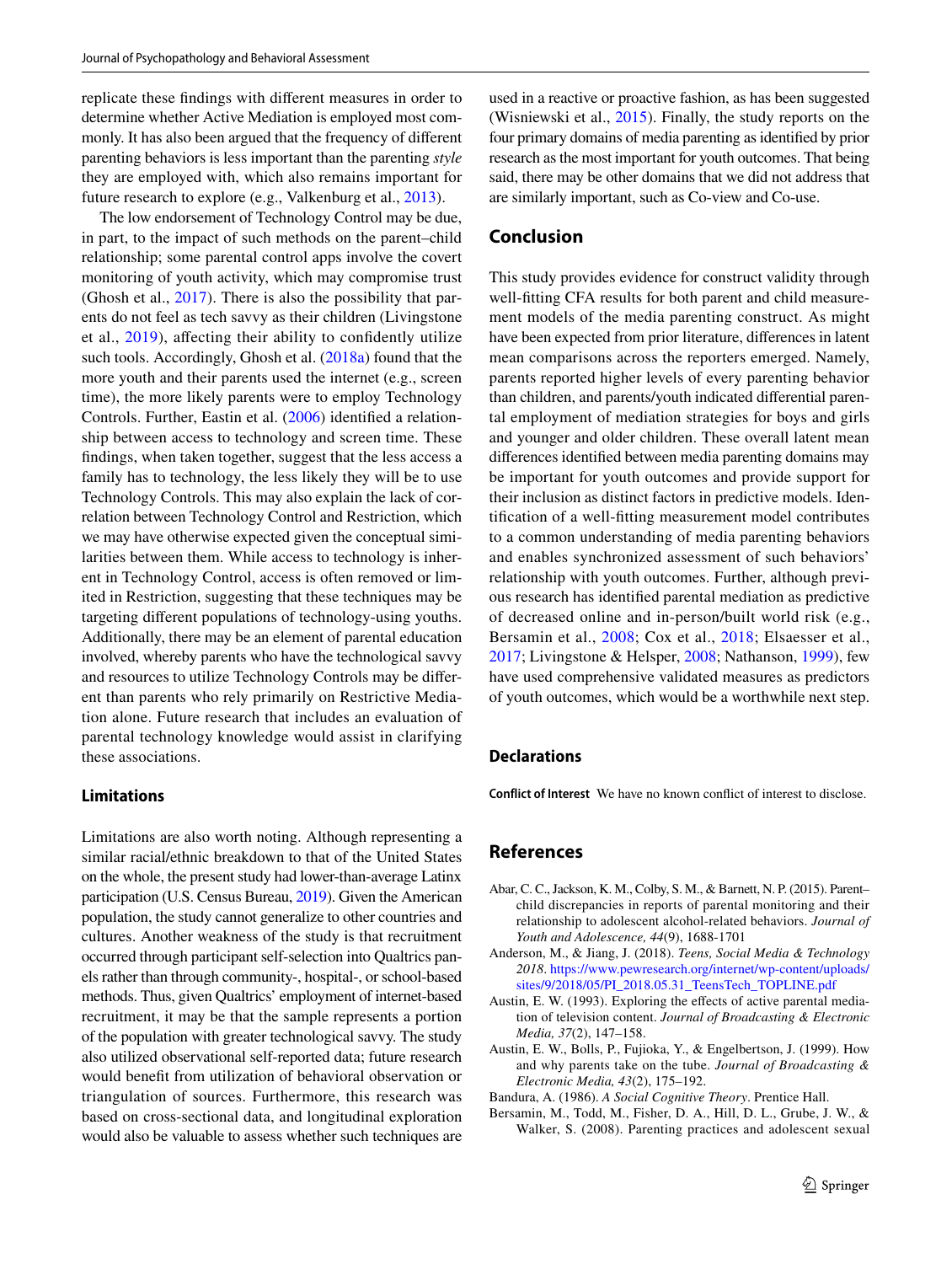behavior: A longitudinal study. *Journal of Marriage and Family, 70*(1), 97–112.

- <span id="page-13-15"></span>Beyens, I., & Valkenburg, P. M. (2019). Parental Media Mediation in Adolescence: A Comparative Study of Parent and Adolescent Reports. *Journal of Broadcasting & Electronic Media, 63*(4), 716–736.
- <span id="page-13-19"></span>Buijzen, M., Rozendaal, E., Moorman, M., & Tanis, M. (2008). Parent versus child reports of parental advertising mediation: Exploring the meaning of agreement. *Journal of Broadcasting & Electronic Media, 52*(4), 509–525.
- <span id="page-13-8"></span>Bybee, C. R., Robinson, D., & Turow, J. (1982). Determinants of parental guidance of children's television viewing for a special subgroup: Mass media scholars. *Journal of Broadcasting & Electronic Media, 26*(3), 697–710.
- <span id="page-13-28"></span>Byrne, B. M. (2013). *Structural equation modeling with Mplus: Basic concepts, applications, and programming*. Routledge.
- <span id="page-13-17"></span>Campbell, S. W., & Park, Y. J. (2014). Predictors of mobile sexting among teens: Toward a new explanatory framework. *Mobile Media & Communication, 2*(1), 20–39.
- <span id="page-13-9"></span>Chassiakos, Y. L. R., Radesky, J., Christakis, D., Moreno, M. A., & Cross, C. (2016). Children and adolescents and digital media. *Pediatrics*, *138*(5), e20162593.
- <span id="page-13-7"></span>Chen, L., & Shi, J. (2019). Reducing harm from media: A meta-analysis of parental mediation. *Journalism & Mass Communication Quarterly, 96*(1), 173–193.
- <span id="page-13-29"></span>Cheung, G. W., & Rensvold, R. B. (2002). Evaluating goodness-of-ft indexes for testing measurement invariance. *Structural Equation Modeling, 9*(2), 233–255.
- <span id="page-13-1"></span>Clark, L. S. (2011). Parental Mediation Theory for the Digital Age. *Communication Theory, 21*(4), 323–343. [https://doi.org/10.](https://doi.org/10.1111/j.1468-2885.2011.01391.x) [1111/j.1468-2885.2011.01391.x](https://doi.org/10.1111/j.1468-2885.2011.01391.x)
- <span id="page-13-30"></span>Cohen, J. (1988). *Statistical power analysis for the behavioral sciences* (2nd ed.). Hillsdale, NJ, USA: Erbaum Press.
- <span id="page-13-6"></span>Cox, M. J., Gabrielli, J., Janssen, T., & Jackson, K. M. (2018). Parental restriction of movie viewing prospectively predicts adolescent alcohol and marijuana initiation: Implications for media literacy programs. *Prevention Science, 19*(7), 914–926.
- <span id="page-13-22"></span>De Los Reyes, A. (2011). Introduction to the special section: More than measurement error: Discovering meaning behind informant discrepancies in clinical assessments of children and adolescents. *Journal of Clinical Child & Adolescent Psychology, 40*(1), 1–9.
- <span id="page-13-2"></span>Dorr, A., Kovaric, P., & Doubleday, C. (1989). Parent-child coviewing of television. *Journal of Broadcasting & Electronic Media, 33*(1), 35–51.
- <span id="page-13-35"></span>Doty, J. L., Lynne, S. D., Metz, A. S., Yourell, J. L., & Espelage, D. L. (2020). Bullying Perpetration and Perceived Parental Monitoring: A Random Intercepts Cross-Lagged Panel Model. *Youth & Society*, 0044118X20938416.
- <span id="page-13-13"></span>Dürager, A., & Sonck, N. (2014). Testing the reliability of scales on parental internet mediation. *London: EU Kids Online, LSE.* <https://eprints.lse.ac.uk/60220>
- <span id="page-13-4"></span>Eastin, M. S., Greenberg, B. S., & Hofschire, L. (2006). Parenting the Internet. *Journal of Communication, 56*(3), 486–504.
- <span id="page-13-5"></span>Elsaesser, C., Russell, B., Ohannessian, C. M., & Patton, D. (2017). Parenting in a digital age: A review of parents' role in preventing adolescent cyberbullying. *Aggression and Violent Behavior, 35*, 62–72.
- <span id="page-13-18"></span>Fujioka, Y., & Austin, E. W. (2002). The relationship of family communication patterns to parental mediation styles. *Communication Research, 29*(6), 642–665.
- <span id="page-13-36"></span>Fujioka, Y., & Austin, E. W. (2003). The Implications of Vantage Point in Parental Mediation of Television and Child's Attitudes Toward Drinking Alcohol. *Journal of Broadcasting & Electronic Media, 47*(3), 418–434.
- <span id="page-13-31"></span>Gabrielli, J., Marsch, L., & Tanski, S. (2018). TECH parenting to promote efective media management. *Pediatrics*, *142*(1)
- <span id="page-13-21"></span>Garmendia, M., Garitaonandia, C., Martinez, G., & Casado del Río, M. A. (2012). The efectiveness of parental mediation. In S. Livingstone, L. Haddon, & A. Görzig (eds.), *Children, risk and safety online: Research and policy challenges in comparative perspective* (pp. 231–244). The Policy Press.
- <span id="page-13-16"></span>Gentile, D. A., Nathanson, A. I., Rasmussen, E. E., Reimer, R. A., & Walsh, D. A. (2012). Do you see what I see? Parent and child reports of parental monitoring of media. *Family Relations, 61*(3), 470–487.
- <span id="page-13-23"></span>George, D., & Mallery, M. (2003). Using SPSS for Windows step by step: a simple guide and reference.
- <span id="page-13-37"></span>Ghosh, A. K., Badillo-Urquiola, K., Rosson, M. B., Xu, H., Carroll, J. M., & Wisniewski, P. J. (2018a). A matter of control or safety? Examining parental use of technical monitoring apps on teens' mobile devices. *Proceedings of the 2018 CHI Conference on Human Factors in Computing Systems.* (pp. 1-14)
- <span id="page-13-33"></span>Ghosh, A. K., Badillo-Urquiola, K., & Wisniewski, P. (2018b). Examining the Effects of Parenting Styles on Offline and Online Adolescent Peer Problems. *Proceedings of the 2018 ACM Conference on Supporting Groupwork.* (pp-150-153)
- <span id="page-13-34"></span>Ghosh, A. K., Badillo-Urquiola, K. A., Xu, H., Rosson, M. B., Carroll, J. M., & Wisniewski, P. (2017). Examining parents' technical mediation of teens' mobile devices. *Companion of the 2017 ACM Conference on Computer Supported Cooperative Work and Social Computing.* (pp. 179-182)
- <span id="page-13-20"></span>Greenberg, B. S., Ericson, P., & Vlahos, M. (1972). A comparison of parental mediation behaviors for mothers and their children. *Journal of Broadcasting*, 565–572.
- <span id="page-13-10"></span>Greenberg, B. S., Rampoldi-Hnilo, L., & Mastro, D. (Eds.). (2001). *The alphabet soup of the television ratings*. Cresskill, NJ: Hampton Press.
- <span id="page-13-11"></span>Jago, R., Edwards, M. J., Urbanski, C. R., & Sebire, S. J. (2013). General and specifc approaches to media parenting: a systematic review of current measures, associations with screen-viewing, and measurement implications. *Childhood Obesity, 9*(s1), S-51-S-72.
- <span id="page-13-25"></span>Jia, F., Moore, E. W. G., Kinai, R., Crowe, K. S., Schoemann, A. M., & Little, T. D. (2014). Planned missing data designs with small sample sizes: How small is too small? *International Journal of Behavioral Development, 38*(5), 435–452.
- <span id="page-13-32"></span>Jiow, H. J., Lim, S. S., & Lin, J. (2017). Level up! Refreshing Parental Mediation Theory for Our Digital Media Landscape. *Communication Theory, 27*(3), 309–328. [https://doi.org/10.1111/](https://doi.org/10.1111/comt.12109) [comt.12109](https://doi.org/10.1111/comt.12109)
- <span id="page-13-27"></span>Johnson, D. R., & Young, R. (2011). Toward best practices in analyzing datasets with missing data: Comparisons and recommendations. *Journal of Marriage and Family, 73*(5), 926–945.
- <span id="page-13-12"></span>Ho, S., Lwin, M. O., Chen, L., & Chen, M. (2019). Development and validation of a parental social media mediation scale across child and parent samples. *Internet Research.*
- <span id="page-13-14"></span>Kerr, M., Stattin, H., & Burk, W. J. (2010). A reinterpretation of parental monitoring in longitudinal perspective. *Journal of Research on Adolescence, 20*(1), 39–64.
- <span id="page-13-0"></span>Lenhart, A., Ling, R., Campbell, S., & Purcell, K. (2010). Teens and mobile phones: Text messaging explodes as teens embrace it as the centerpiece of their communication strategies with friends. *Pew Internet & American Life Project*.
- <span id="page-13-3"></span>Lin, C. A., & Atkin, D. J. (1989). Parental mediation and rulemaking for adolescent use of television and VCRs. *Journal of Broadcasting & Electronic Media, 33*(1), 53–67.
- <span id="page-13-24"></span>Little, T. D. (2013). *Longitudinal structural equation modeling*. Guilford Press.
- <span id="page-13-26"></span>Little, T. D., Jorgensen, T. D., Lang, K. M., & Moore, E. W. G. (2013). On the Joys of Missing Data. *Journal of Pediatric Psychology, 39*(2), 151–162.<https://doi.org/10.1093/jpepsy/jst048>